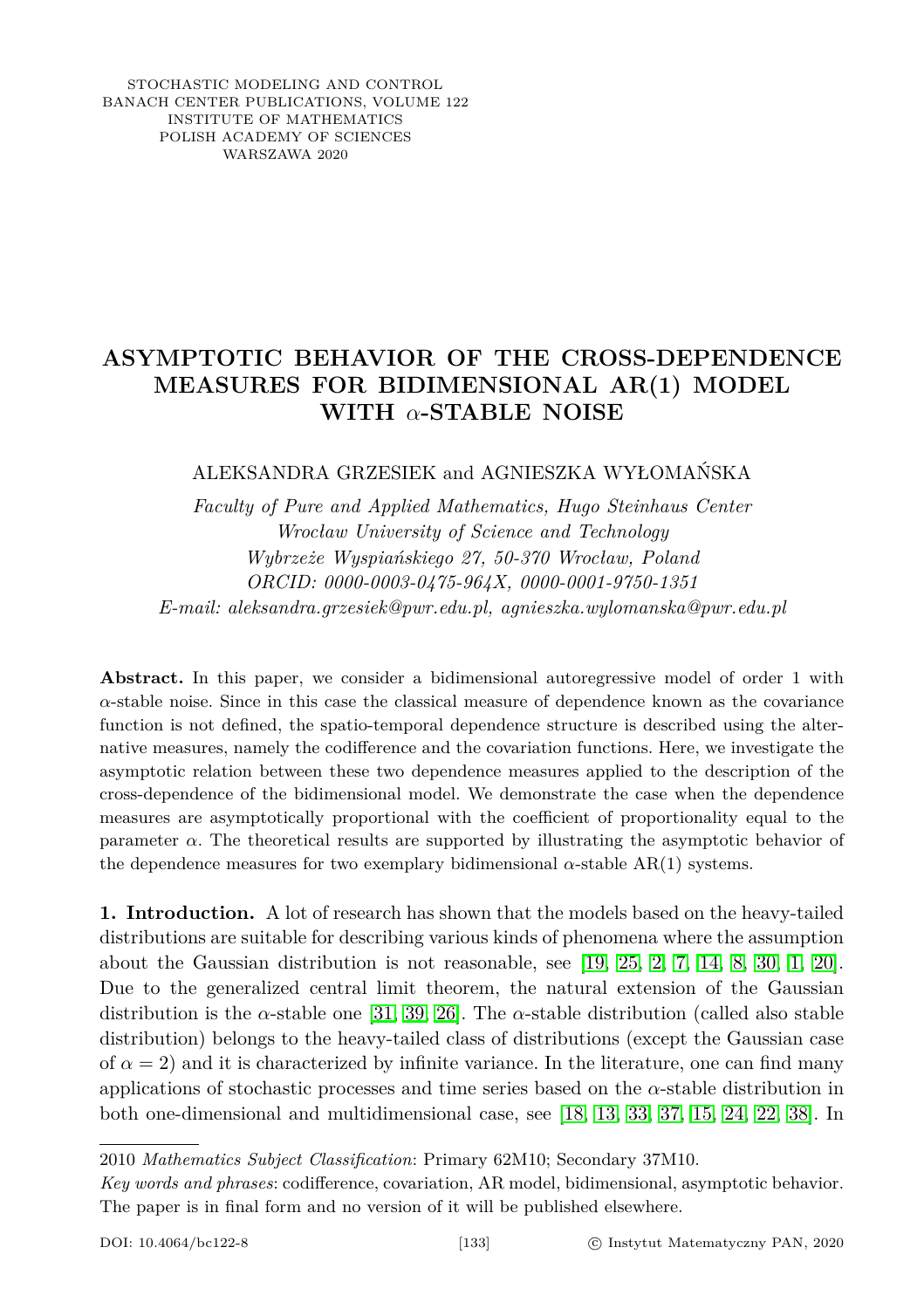the multidimensional case, the classical examples are the financial data (which mostly are non-Gaussian) related to different assets (like exchange rates and metal prices) which are in some sense connected however their relationship is observed with the time shift [\[11,](#page-23-12) [3,](#page-22-4) [12\]](#page-23-13).

However, the classical dependence measure known as the covariance function is not defined for *α*-stable random vectors and thus it cannot be used to describe the structure of dependence for the *α*-stable distribution-based processes. Therefore, alternative dependence measures are applied to such models, like for example covariation (and auto-covariation) [\[31,](#page-23-5) [24,](#page-23-10) [6\]](#page-22-5), codifference (and auto-codifference) [31, 24, [29,](#page-23-14) [27,](#page-23-15) [36\]](#page-24-4) or fractional lower order covariance [\[4,](#page-22-6) [16,](#page-23-16) [32\]](#page-24-5), see also [\[5\]](#page-22-7). The mentioned measures can be also used to describe the spatio-temporal dependence structure for multidimensional models. In the authors' previous works the cross-codifference and the cross-covariation functions were introduced for the bidimensional autoregressive model of order 1 with *α*-stable noise (bidimensional  $\alpha$ -stable AR(1) model) to describe the dependence between the components of two-dimensional model, see [\[10,](#page-22-8) [9\]](#page-22-9).

In the literature, one can find the research papers where the asymptotic behavior of the dependence measures is studied. In particular, the asymptotic relation between the auto-codifference and the auto-covariation functions of a given *α*-stable distributionbased process is examined, see for example [\[24,](#page-23-10) [23,](#page-23-17) [21\]](#page-23-18). In this paper, we continue this research by studying the asymptotic relationship between the cross-codifference and the cross-covariation functions for the bidimensional *α*-stable autoregressive model of order 1. The work can be seen as an extension of the results presented in [\[21\]](#page-23-18), where the asymptotic behavior of the ratio of the auto-codifference function and the auto-covariation function for one-dimensional autoregressive time series was investigated. Here we extend the approach to the two-dimensional model by studying the asymptotic relation of the cross-dependence measures describing the relationship between the components of the bidimensional model. We demonstrate the case when the dependence measures are asymptotically proportional with the coefficient of proportionality equal to the parameter *α*. This result can be a starting point for the introduction of a new estimation method of the stability index in the considered model.

The paper is organized as follows. In Section [2](#page-1-0) we present the definition of the bidimensional autoregressive model of order 1 with the *α*-stable noise. In Section [3](#page-3-0) we recall the definitions and properties of the codifference and the covariation functions together with the formulas for the cross-dependence measures corresponding to the bidimensional  $\alpha$ -stable AR(1) model. Section [4](#page-6-0) contains the theorem concerning the asymptotic behavior of the ratio of the dependence measures for the bidimensional  $AR(1)$  model with the  $\alpha$ -stable noise. In Section [5](#page-7-0) we illustrate the theoretical results by considering two exemplary bidimensional  $\alpha$ -stable AR(1) systems. In Section [6](#page-9-0) we conclude the paper.

<span id="page-1-0"></span>**2. Bidimensional AR(1) model with** *α***-stable noise.** In this section, we introduce the bidimensional autoregressive model of order 1 with  $\alpha$ -stable noise. Let us begin by recalling the definition of the symmetric *α*-stable random vectors which are the multidimensional version of the symmetric *α*-stable random variables. We remind that the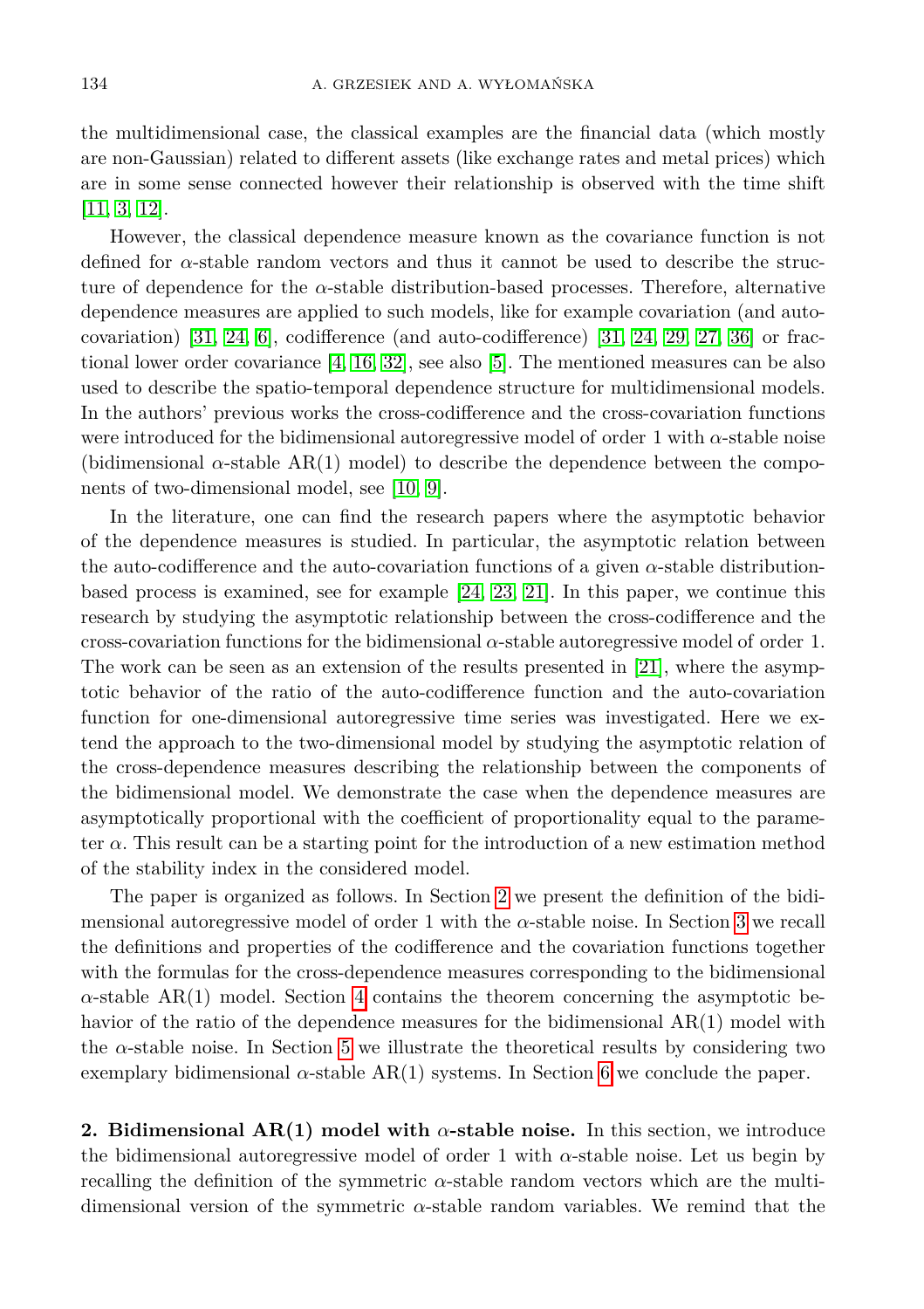*α*-stable distribution with  $0 < \alpha \leq 2$  can be considered as the extension of the Gaussian distribution (the case of  $\alpha = 2$ ). Let  $S_d = \{ \mathbf{s} : ||\mathbf{s}|| = 1 \}$  be a unit sphere in  $\mathbb{R}^d$ . Then a symmetric  $\alpha$ -stable random vector can be presented via the characteristic function.

**THEOREM** 2.1 ([\[31\]](#page-23-5)). *The vector*  $\mathbf{Z} = (Z_1, Z_2, \ldots, Z_d)$  *is a symmetric*  $\alpha$ -stable vector *in*  $\mathbb{R}^d$  *with*  $0 < \alpha < 2$  *if and only if there exists a unique symmetric finite spectral measure*  $\Gamma(\cdot)$  *on the unit sphere*  $S_d$  *such that* 

$$
\phi_{\mathbf{Z}}(\boldsymbol{\theta}) = \mathrm{E}[\exp\{i\langle \boldsymbol{\theta}, \mathbf{Z} \rangle\}] = \exp\{-\int_{S_d} |\langle \boldsymbol{\theta}, \mathbf{s} \rangle|^{\alpha} \Gamma(ds)\},\tag{1}
$$

*where*  $\langle \cdot, \cdot \rangle$  *is the inner product.* 

As one can see the information about the distribution is included in the spectral measure  $\Gamma(\cdot)$  and the parameter  $\alpha$ , also called the stability index. They fully describe *d*-dimensional symmetric *α*-stable distribution which is denoted as

<span id="page-2-1"></span><span id="page-2-0"></span>
$$
\mathbf{Z} \sim S_{\alpha}(\Gamma). \tag{2}
$$

For more information about the multidimensional  $\alpha$ -stable distribution see for instance [\[31\]](#page-23-5). The following definition applies to the bidimensional AR(1) time series based on the *α*-stable random vector.

DEFINITION 2.2. The time series  $\{X(t)\} = \{(X_1(t), X_2(t))\}$  is a bidimensional autore*gressive model of order* 1 *with*  $\alpha$ -stable noise if for every  $t \in \mathbb{Z}$  it satisfies

$$
\mathbf{X}(t) - \Theta \mathbf{X}(t-1) = \mathbf{Z}(t),\tag{3}
$$

where  $\Theta$  is a 2  $\times$  2 coefficient matrix given by

$$
\Theta = \begin{bmatrix} a_1 & a_2 \\ a_3 & a_4 \end{bmatrix},\tag{4}
$$

**Z**(*t*) is independent from  $\mathbf{Z}(t + h)$  for all  $h \neq 0$  and  $\{\mathbf{Z}(t)\} = \{(Z_1(t), Z_2(t))\}$  is a bidimensional symmetric  $\alpha$ -stable vector in  $\mathbb{R}^2$  with the characteristic function defined in [\(1\)](#page-2-0).

Moreover, we assume that for the system given by [\(3\)](#page-2-1) the following condition is satisfied

$$
\det(I - z\Theta) \neq 0 \quad \text{for all } z \in \mathbb{C} \text{ such that } |z| \le 1,
$$
 (5)

i.e. the eigenvalues of the matrix  $\Theta$  are less than 1 in the absolute value. Under this assumption, for each  $t$  we can express  $\mathbf{X}(t)$  in the causal representation as

<span id="page-2-2"></span>
$$
\mathbf{X}(t) = \sum_{j=0}^{+\infty} \Theta^j \mathbf{Z}(t-j),\tag{6}
$$

where the coefficients  $\Theta^j$  are absolutely summable. In this case,  $\mathbf{X}(t)$  is bounded (in the sense of the so-called covariation norm in the space of the  $\alpha$ -stable random variables, [\[31\]](#page-23-5)). In this paper, we consider only the case when the eigenvalues of the matrix  $\Theta$  are real numbers.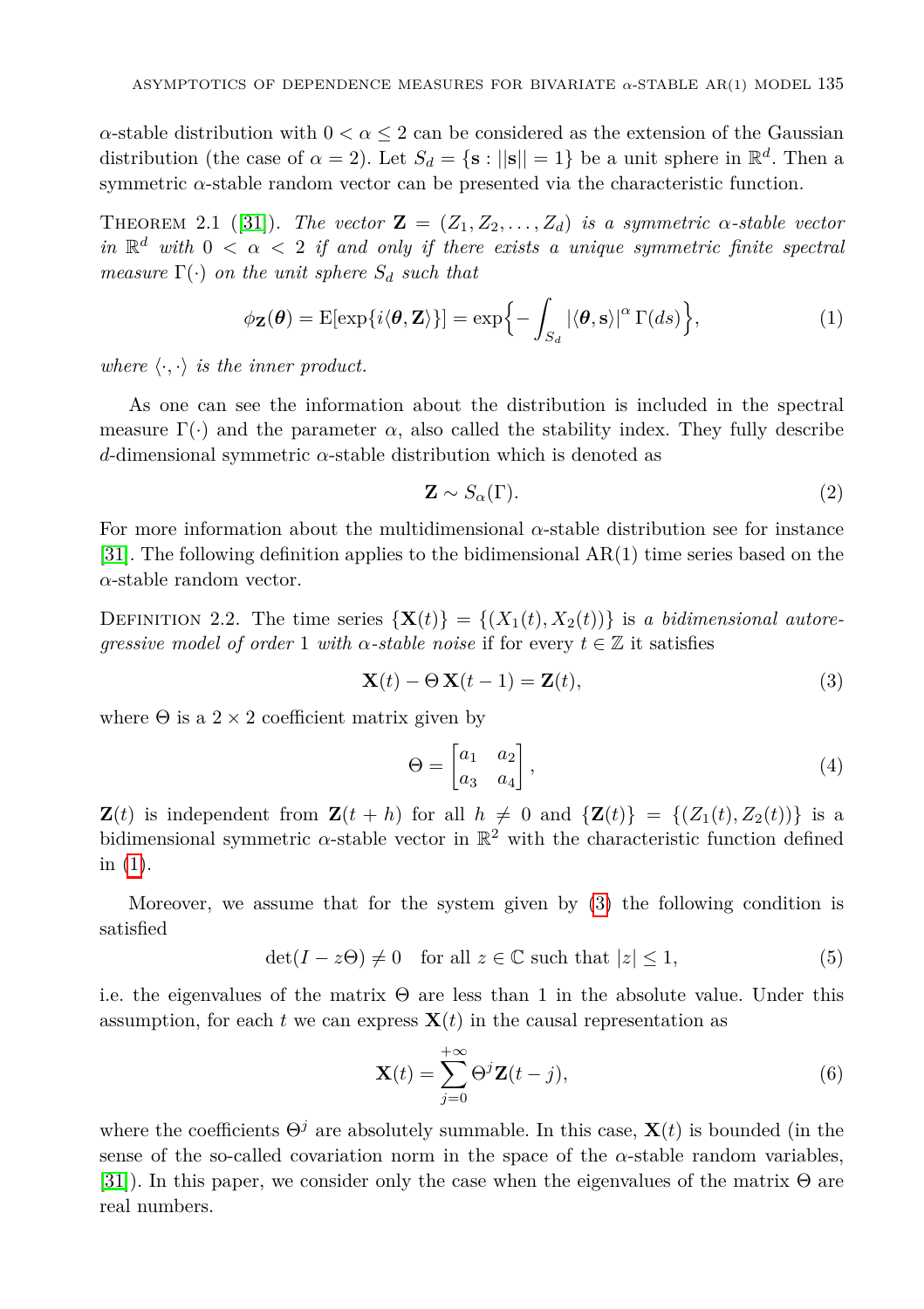Moreover, in [\[35\]](#page-24-6) it was shown that for the  $2 \times 2$  matrix the coefficients of  $\Theta^j$  can be expressed as

<span id="page-3-5"></span>
$$
\Theta^{j} = \begin{bmatrix} \frac{\lambda_2 \lambda_1^j - \lambda_1 \lambda_2^j}{\lambda_2 - \lambda_1} + \frac{\lambda_2^j - \lambda_1^j}{\lambda_2 - \lambda_1} a_1 & \frac{\lambda_2^j - \lambda_1^j}{\lambda_2 - \lambda_1} a_2 \\ \frac{\lambda_2^j - \lambda_1^j}{\lambda_2 - \lambda_1} a_3 & \frac{\lambda_2 \lambda_1^j - \lambda_1 \lambda_2^j}{\lambda_2 - \lambda_1} + \frac{\lambda_2^j - \lambda_1^j}{\lambda_2 - \lambda_1} a_4 \end{bmatrix},
$$
(7)

where  $\lambda_1$ ,  $\lambda_2$  are two different eigenvalues of the matrix  $\Theta$ , i.e. when  $(a_1 - a_4)^2 > -4a_2a_3$  $\left(\text{and } |\lambda_1| < 1, |\lambda_2| < 1\right)$  or

<span id="page-3-6"></span>
$$
\Theta^{j} = \begin{bmatrix} j\lambda^{j-1}a_1 - (j-1)\lambda^{j} & j\lambda^{j-1}a_2 \\ j\lambda^{j-1}a_3 & j\lambda^{j-1}a_4 - (j-1)\lambda^{j} \end{bmatrix},
$$
\n(8)

where the eigenvalues of the matrix  $\Theta$  are equal  $\lambda_1 = \lambda_2 = \lambda$ , i.e. when  $(a_1 - a_4)^2 =$  $-4a_2a_3$  (and  $|\lambda| < 1$ ).

<span id="page-3-0"></span>**3. Measures of dependence for bidimensional AR(1) model with** *α***-stable noise.** In the case of the *α*-stable random vectors (for  $\alpha < 2$ ), the classical dependence measure known as the covariance function is not defined due to the infinite second moment and therefore other measures of dependence have to be used. The most popular ones are the codifference and the covariation given in Definition [3.1](#page-3-1) and Definition [3.2,](#page-3-2) respectively.

<span id="page-3-1"></span>DEFINITION 3.1 ([\[31,](#page-23-5) [36\]](#page-24-4)). Let us consider the random vector  $(Z_1, Z_2)$ . Then the *codifference* between  $Z_1$  and  $Z_2$  is given by

$$
CD(Z_1, Z_2) = \log E \exp\{i(Z_1 - Z_2)\} - \log E \exp\{iZ_1\} - \log E \exp\{-iZ_2\}.
$$
 (9)

<span id="page-3-2"></span>DEFINITION 3.2 ([\[31\]](#page-23-5)). Let us consider the bidimensional symmetric  $\alpha$ -stable random vector  $(Z_1, Z_2)$  with  $1 < \alpha < 2$  and let  $\Gamma(\cdot)$  be the spectral measure of  $(Z_1, Z_2)$ . The *covariation* of  $Z_1$  on  $Z_2$  is the real number defined as

<span id="page-3-3"></span>
$$
CV(Z_1, Z_2) = \int_{S_2} s_1 s_2^{\langle \alpha - 1 \rangle} \Gamma(ds),
$$
\n(10)

where  $a^{\langle p \rangle}$  is called the *signed power* and is equal to

<span id="page-3-4"></span>
$$
a^{\langle p \rangle} = |a|^p \operatorname{sign}(a).
$$

Let us note that the covariation is defined only for the symmetric *α*-stable random vectors. Moreover, the covariation function is not symmetric in its arguments, in contrast to the codifference function which is symmetric for the symmetric random vectors. It is worth mentioning that in the case of two independent random variables  $Z_1$  and  $Z_2$  both measures are equal to 0, i.e.  $CD(Z_1, Z_2) = CV(Z_1, Z_2) = 0$ . Moreover, for the Gaussian random vectors  $(Z_1, Z_2)$  both measures reduce to the classical covariance function, namely

$$
Cov(Z_1, Z_2) = CD(Z_1, Z_2) = 2CV(Z_1, Z_2),
$$

where  $Cov(Z_1, Z_2)$  denotes the covariance function. More properties of the codifference and the covariation can be found in [\[31\]](#page-23-5).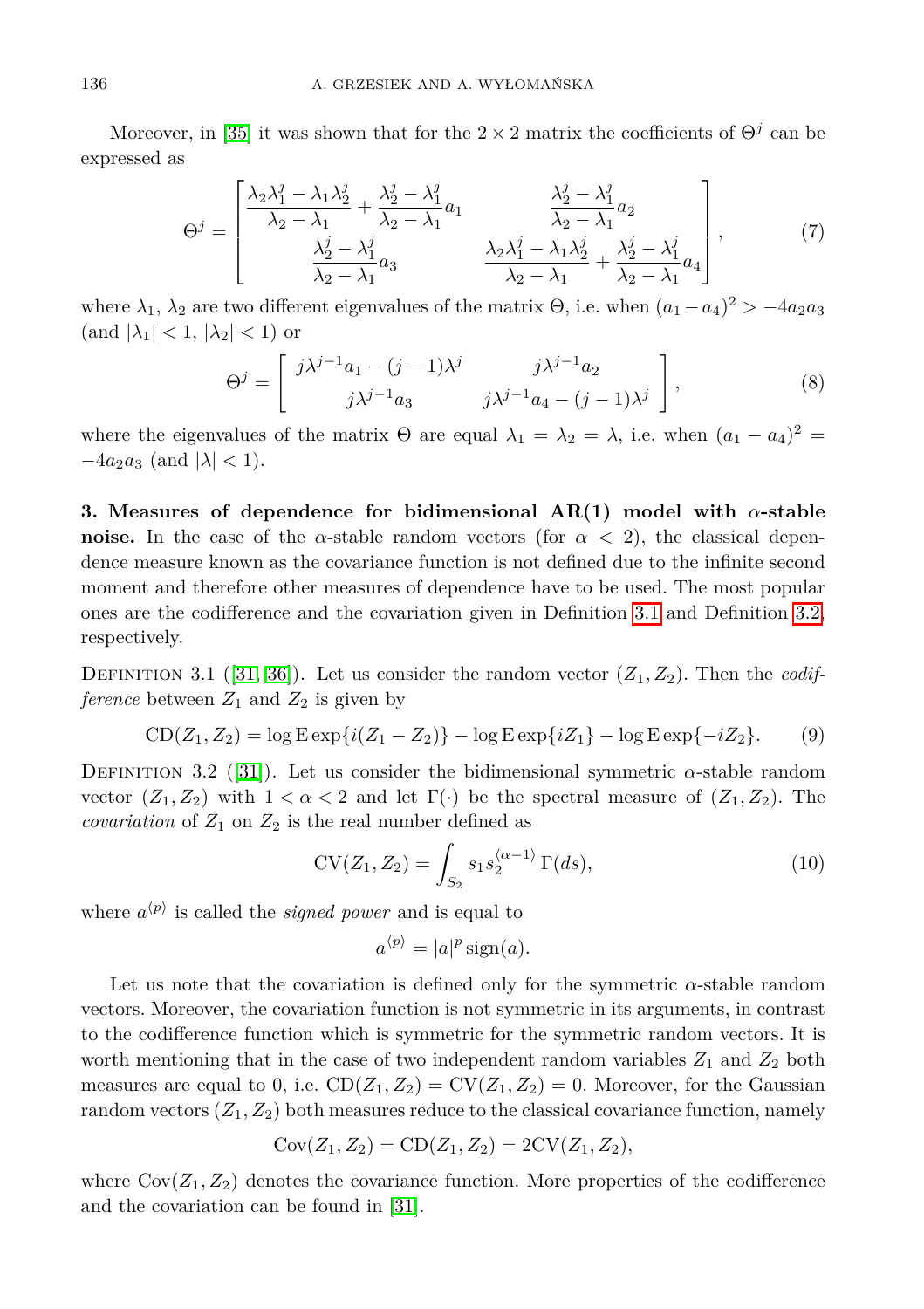The functions defined in [\(9\)](#page-3-3) and [\(10\)](#page-3-4) can be used to describe the interdependence of a stochastic process  $\{X(t)\}\$ as the auto-codifference or the auto-covariation, see [\[21,](#page-23-18) [23,](#page-23-17) [24,](#page-23-10) [27,](#page-23-15) [28,](#page-23-19) [36\]](#page-24-4). In the authors' previous papers the measures were also applied to describe the spatio-temporal dependence structure of the bidimensional AR(1) model  $\{(X_1(t), X_2(t))\}$  as the cross-codifference and the cross-covariation, see [\[10,](#page-22-8) [9\]](#page-22-9).

Now, for the bidimensional AR(1) model with  $\alpha$ -stable noise defined in [\(6\)](#page-2-2) we can rewrite the formulas for the cross-dependence measures given in [\[10\]](#page-22-8) taking into account the expressions for the *j*-th power of the coefficient matrix Θ given in [\(7\)](#page-3-5) or [\(8\)](#page-3-6). The formulas for the cross-codifference and the cross-covariation are presented in Lemma [3.3](#page-4-0) and Lemma [3.4,](#page-5-0) respectively.

<span id="page-4-0"></span>LEMMA 3.3. Let  $\{X(t)\} = \{X_1(t), X_2(t)\}$  be the bounded solution of [\(3\)](#page-2-1) given by [\(6\)](#page-2-2). If  $t \in \mathbb{Z}$  *and*  $h \in \mathbb{N}_0 = \mathbb{N} \cup \{0\}$ *, then* 

1. *in the case of two different eigenvalues of the coefficient matrix*  $\Theta$  *denoted as*  $\lambda_1$  *and*  $\lambda_2$ *, where*  $|\lambda_1| < 1$ ,  $|\lambda_2| < 1$ , and  $0 < \alpha < 2$  *we have* 

<span id="page-4-1"></span>
$$
CD(X_{1}(t), X_{2}(t-h)) = \sum_{j=0}^{+\infty} \int_{S_{2}} |\lambda_{2} - \lambda_{1}|^{-\alpha}
$$
  
\n
$$
\cdot \left( |\lambda_{1}^{h}(\lambda_{2}\lambda_{1}^{j}s_{1} - \lambda_{1}^{j}a_{1}s_{1} - \lambda_{1}^{j}a_{2}s_{2}) + \lambda_{2}^{h}(-\lambda_{1}\lambda_{2}^{j}s_{1} + \lambda_{2}^{j}a_{1}s_{1} + \lambda_{2}^{j}a_{2}s_{2})|^{\alpha} + |\lambda_{2}^{j}a_{3}s_{1} - \lambda_{1}^{j}a_{3}s_{1} + \lambda_{2}\lambda_{1}^{j}s_{2} - \lambda_{1}\lambda_{2}^{j}s_{2} + \lambda_{2}^{j}a_{4}s_{2} - \lambda_{1}^{j}a_{4}s_{2}|^{\alpha} - |\lambda_{2}^{j}a_{3}s_{1} - \lambda_{1}^{j}a_{3}s_{1} + \lambda_{2}\lambda_{1}^{j}s_{2} - \lambda_{1}\lambda_{2}^{j}s_{2} + \lambda_{2}^{j}a_{4}s_{2} - \lambda_{1}^{j}a_{4}s_{2} + \lambda_{1}^{h}(-\lambda_{2}\lambda_{1}^{j}s_{1} + \lambda_{1}^{j}a_{1}s_{1} + \lambda_{1}^{j}a_{2}s_{2}) + \lambda_{2}^{h}(\lambda_{1}\lambda_{2}^{j}s_{1} - \lambda_{2}^{j}a_{1}s_{1} - \lambda_{2}^{j}a_{2}s_{2})|^{\alpha} \right) \Gamma(ds),
$$
  
\n
$$
CD(X_{1}(t), X_{2}(t+h)) = \sum_{j=0}^{+\infty} \int_{S_{2}} |\lambda_{2} - \lambda_{1}|^{-\alpha}
$$
  
\n
$$
\cdot \left( |\lambda_{1}^{h}(-\lambda_{1}^{j}a_{3}s_{1} + \lambda_{2}\lambda_{1}^{j}s_{2} - \lambda_{1}^{j}a_{4}s_{2}) + \lambda_{2}^{h}(\lambda_{2}^{j}a_{3}s_{1} - \lambda_{1}\lambda_{2}^{j}s_{2} + \lambda_{2}^{j}a_{4}s_{2})|^{\alpha} + |\lambda_{2}\lambda_{1}^{j}s_{1} - \lambda_{1}\lambda_{2}^{j}s_{1} + \lambda_{2}^{j}a_{1}s_{1} - \lambda_{1}^{j}a_{1}s_{1}
$$

<span id="page-4-3"></span>+ 
$$
\lambda_1^h(\lambda_1^ja_3s_1-\lambda_2\lambda_1^ja_2+\lambda_1^ja_4s_2)+\lambda_2^h(-\lambda_2^ja_3s_1+\lambda_1\lambda_2^js_2-\lambda_2^ja_4s_2)\big|^{\alpha}\Big)\Gamma(ds);
$$

2. *in the case of equal eigenvalues of the coefficient matrix*  $\Theta$  *denoted as*  $\lambda_1 = \lambda_2 = \lambda$ *, where*  $|\lambda| < 1$ *, and*  $0 < \alpha < 2$  *we have* 

<span id="page-4-2"></span>
$$
CD(X_1(t), X_2(t - h)) = \sum_{j=0}^{+\infty} \int_{S_2} (|\lambda^h(j\lambda^{j-1}a_1s_1 - (j-1)\lambda^j s_1 + j\lambda^{j-1}a_2s_2) + h\lambda^h(\lambda^{j-1}a_1s_1 - \lambda^j s_1 + \lambda^{j-1}a_2s_2)|^{\alpha} + |j\lambda^{j-1}a_3s_1 - (j-1)\lambda^j s_2 + j\lambda^{j-1}a_4s_2|^{\alpha} - |j\lambda^{j-1}a_3s_1 - (j-1)\lambda^j s_2 + j\lambda^{j-1}a_4s_2 - \lambda^h(j\lambda^{j-1}a_1s_1 - (j-1)\lambda^j s_1 + j\lambda^{j-1}a_2s_2) - h\lambda^h(\lambda^{j-1}a_1s_1 - \lambda^j s_1 + \lambda^{j-1}a_2s_2)|^{\alpha} \Big) \Gamma(ds),
$$
\n
$$
(13)
$$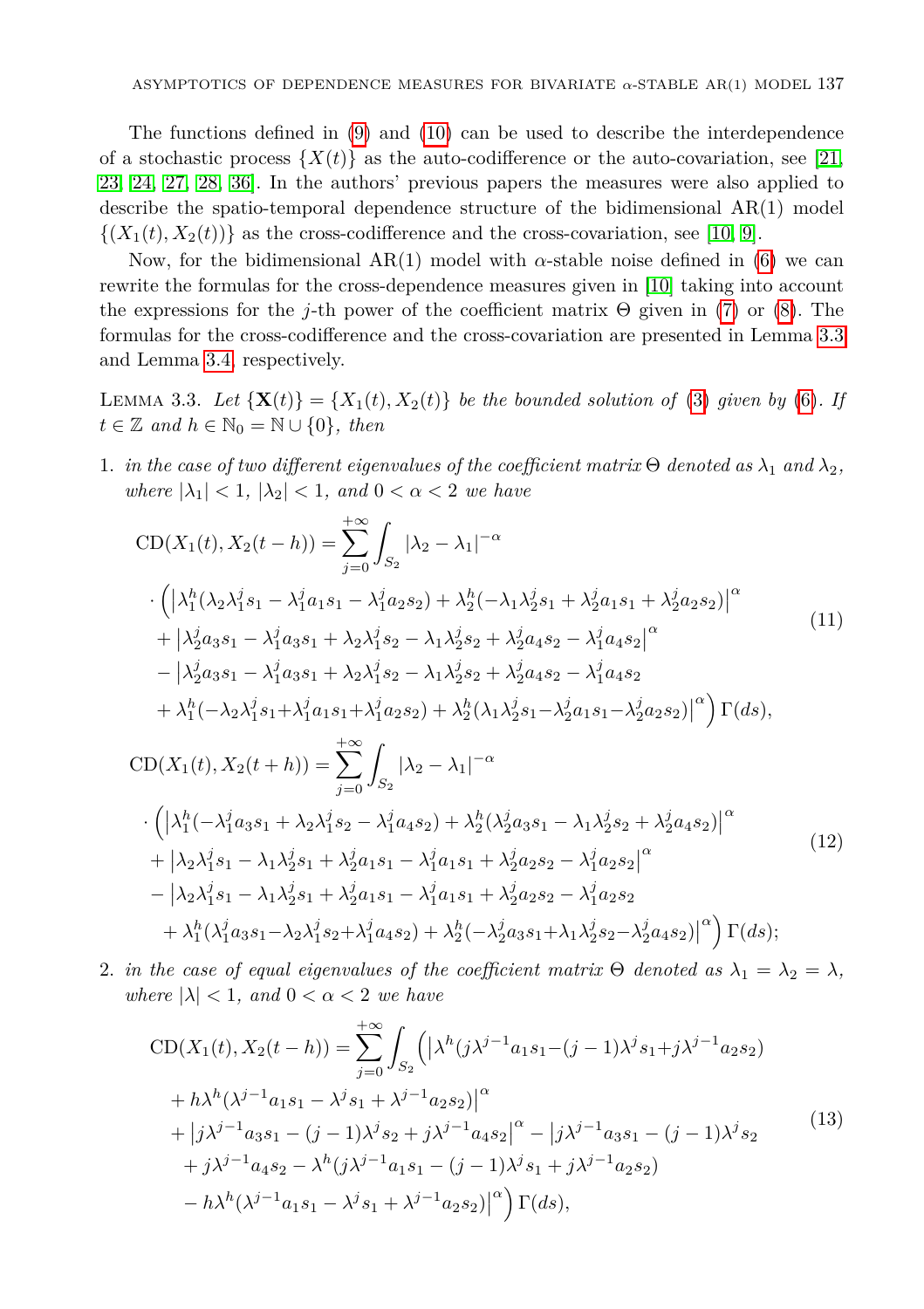<span id="page-5-1"></span>
$$
CD(X_1(t), X_2(t + h)) = \sum_{j=0}^{+\infty} \int_{S_2} \left( \left| \lambda^h(j\lambda^{j-1}a_3s_1 - (j-1)\lambda^j s_2 + j\lambda^{j-1}a_4s_2 \right) \right. \\
\left. + h\lambda^h(\lambda^{j-1}a_3s_1 + \lambda^{j-1}a_4s_2 - \lambda^j s_2) \right|^{\alpha} \\
+ \left| j\lambda^{j-1}a_1s_1 - (j-1)\lambda^j s_1 + j\lambda^{j-1}a_2s_2 \right|^{\alpha} - \left| j\lambda^{j-1}a_1s_1 - (j-1)\lambda^j s_1 \right. \\
\left. + j\lambda^{j-1}a_2s_2 - \lambda^h(j\lambda^{j-1}a_3s_1 - (j-1)\lambda^j s_2 + j\lambda^{j-1}a_4s_2) \right. \\
\left. - h\lambda^h(\lambda^{j-1}a_3s_1 + \lambda^{j-1}a_4s_2 - \lambda^j s_2) \right|^{\alpha} \right) \Gamma(ds).
$$
\n
$$
(14)
$$

*Proof.* The above equations follow from the formulas presented in the authors' previous paper, see [\[10\]](#page-22-8), and the expressions for the *j*-th power of the coefficient matrix Θ given in [\(7\)](#page-3-5) or  $(8)$ .

<span id="page-5-0"></span>LEMMA 3.4. Let  $\{X(t)\} = \{X_1(t), X_2(t)\}$  be the bounded solution of [\(3\)](#page-2-1) given by [\(6\)](#page-2-2). *Let*  $t \in \mathbb{Z}$  *and*  $h \in \mathbb{N}_0 = \mathbb{N} \cup \{0\}$ *, then* 

1. *in the case of two different eigenvalues of the coefficient matrix*  $\Theta$  *denoted as*  $\lambda_1$  *and*  $\lambda_2$ *, where*  $|\lambda_1| < 1$ ,  $|\lambda_2| < 1$ , and  $1 < \alpha < 2$  *we have* 

<span id="page-5-2"></span>
$$
CV(X_1(t), X_2(t - h))
$$
\n
$$
= \sum_{j=0}^{+\infty} \int_{S_2} \left( \frac{\lambda_2^j a_3 s_1 - \lambda_1^j a_3 s_1 + \lambda_2 \lambda_1^j s_2 - \lambda_1 \lambda_2^j s_2 + \lambda_2^j a_4 s_2 - \lambda_1^j a_4 s_2}{\lambda_2 - \lambda_1} \right)^{\langle \alpha - 1 \rangle} \tag{15}
$$
\n
$$
\left( \frac{\lambda_1^h (\lambda_2 \lambda_1^j s_1 - \lambda_1^j a_1 s_1 - \lambda_1^j a_2 s_2) + \lambda_2^h (-\lambda_1 \lambda_2^j s_1 + \lambda_2^j a_1 s_1 + \lambda_2^j a_2 s_2)}{\lambda_2 - \lambda_1} \right) \Gamma(ds),
$$
\n
$$
CV(X_1(t), X_2(t + h))
$$
\n
$$
\sum_{k=0}^{+\infty} \int (\lambda_2 \lambda_1^j s_1 - \lambda_1 \lambda_2^j s_1 + \lambda_2^j a_1 s_1 - \lambda_1^j a_1 s_1 + \lambda_2^j a_2 s_2 - \lambda_1^j a_2 s_2)
$$
\n
$$
(15)
$$

<span id="page-5-4"></span>
$$
= \sum_{j=0} \int_{S_2} \left( \frac{\lambda_2 \lambda_1 s_1 - \lambda_1 \lambda_2 s_1 + \lambda_2 u_1 s_1 - \lambda_1 u_1 s_1 + \lambda_2 u_2 s_2 - \lambda_1 u_2 s_2}{\lambda_2 - \lambda_1} \right)
$$
(16)  

$$
\left( \frac{\lambda_1^h (-\lambda_1^j a_3 s_1 + \lambda_2 \lambda_1^j s_2 - \lambda_1^j a_4 s_2) + \lambda_2^h (\lambda_2^j a_3 s_1 - \lambda_1 \lambda_2^j s_2 + \lambda_2^j a_4 s_2)}{\lambda_2 - \lambda_1} \right)^{\langle \alpha - 1 \rangle} \Gamma(ds);
$$

2. *in the case of equal eigenvalues of the coefficient matrix*  $\Theta$  *denoted as*  $\lambda_1 = \lambda_2 = \lambda$ , *where*  $|\lambda| < 1$ *, and*  $1 < \alpha < 2$  *we have* 

<span id="page-5-5"></span><span id="page-5-3"></span>
$$
CV(X_1(t), X_2(t - h)) = \sum_{j=0}^{+\infty} \int_{S_2} (j\lambda^{j-1} a_3 s_1 - (j-1)\lambda^j s_2 + j\lambda^{j-1} a_4 s_2)^{\langle \alpha - 1 \rangle}
$$
  
\n
$$
\left(\lambda^h (j\lambda^{j-1} a_1 s_1 - (j-1)\lambda^j s_1 + j\lambda^{j-1} a_2 s_2) + h\lambda^h (\lambda^{j-1} a_1 s_1 - \lambda^j s_1 + \lambda^{j-1} a_2 s_2)\right) \Gamma(ds),
$$
  
\n
$$
CV(X_1(t), X_2(t + h)) = \sum_{j=0}^{+\infty} \int_{S_2} (j\lambda^{j-1} a_1 s_1 - (j-1)\lambda^j s_1 + j\lambda^{j-1} a_2 s_2) + h\lambda^h (\lambda^{j-1} a_3 s_1 + \lambda^{j-1} a_4 s_2 - \lambda^j s_2)\right)^{\langle \alpha - 1 \rangle} \Gamma(ds).
$$
\n(18)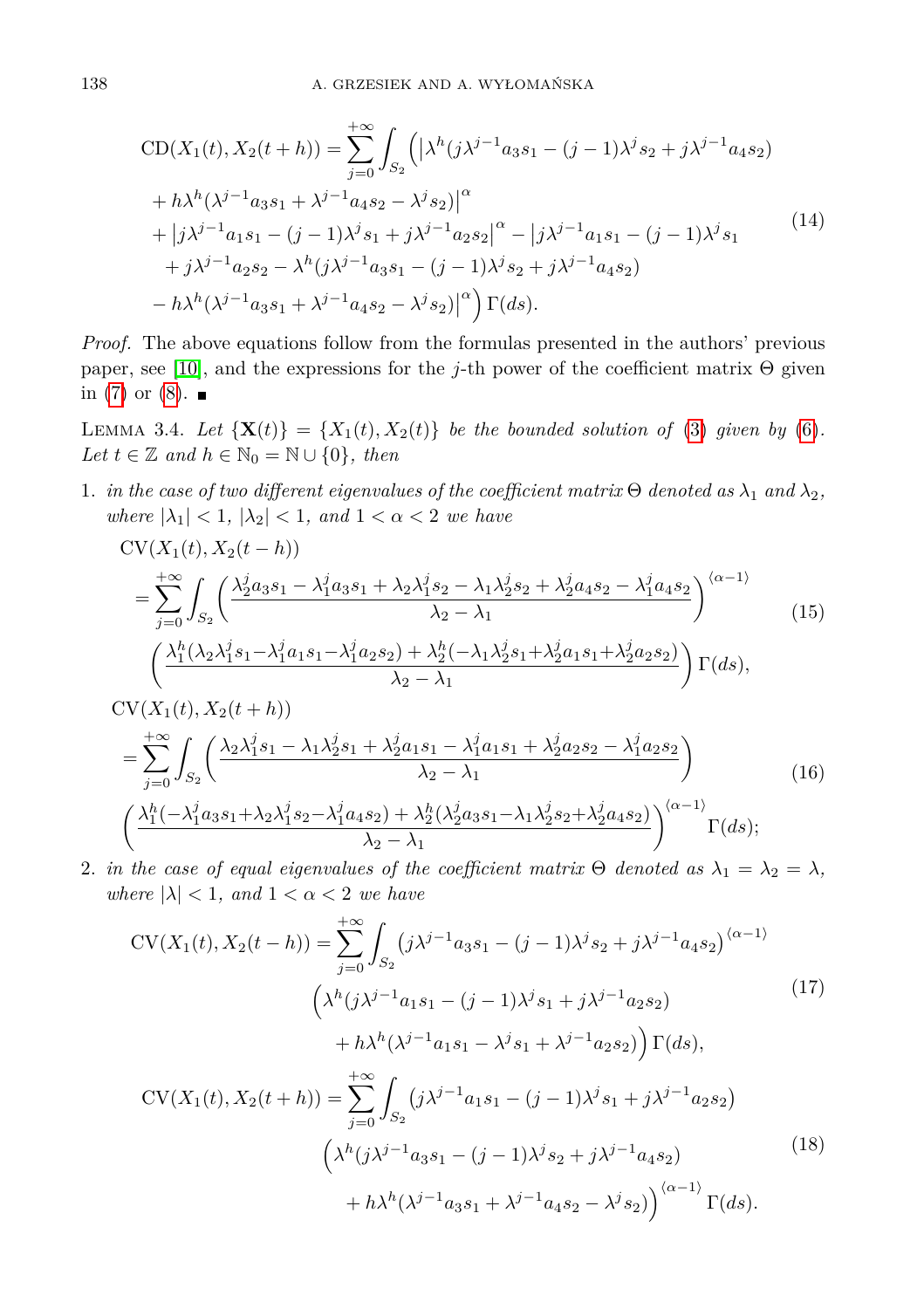*Proof.* The above equations follow from the formulas presented in [\[10\]](#page-22-8), and the expressions for the *j*-th power of the coefficient matrix  $\Theta$  given in [\(7\)](#page-3-5) or [\(8\)](#page-3-6).

<span id="page-6-0"></span>**4. The asymptotic behavior for the ratio of codifference and covariation for bidimensional AR(1) model with** *α***-stable noise.** In this section, we examine the asymptotic relation of the cross-codifference function and the cross-covariation function for the bidimensional  $AR(1)$  model with  $\alpha$ -stable noise presented in Section [2.](#page-1-0) Before formulating the relevant theorem, we separately consider the asymptotic behavior of both measures for  $h \to +\infty$  in Lemma [4.1](#page-6-1) and Lemma [4.2,](#page-6-2) respectively. For both functions, we distinguish five separate cases, see Table 1.

|  |        |         | $ \lambda_1  >  \lambda_2  \left   \lambda_1  <  \lambda_2  \right   \lambda_1 = \lambda_2 = \lambda \left  \frac{\lambda_1}{\text{and } h \text{ even}} \right  \frac{\lambda_1}{\text{and } h \text{ odd}}$ |         |        |
|--|--------|---------|---------------------------------------------------------------------------------------------------------------------------------------------------------------------------------------------------------------|---------|--------|
|  |        |         |                                                                                                                                                                                                               |         |        |
|  | Case 1 | Case II | Case III                                                                                                                                                                                                      | Case IV | Case V |

Table 1. The cases considered for the asymptotic behavior of the cross-dependence measures

<span id="page-6-1"></span>LEMMA 4.1. *If*  $\{X(t)\} = \{X_1(t), X_2(t)\}$  *for*  $t \in Z$  *is the bounded solution of* [\(3\)](#page-2-1) *given by* [\(6\)](#page-2-2) *with*  $1 < \alpha < 2$ , *then for the cross-codifference function the following asymptotic formulas are true when*  $h \to +\infty$ 

a)  
\n
$$
\text{CD}(X_1(t), X_2(t-h)) \sim\n\begin{cases}\n\alpha D_1 \lambda_1^h & \text{Case I}, \\
\alpha D_2 \lambda_2^h & \text{Case II}, \\
\alpha D_3 h \lambda^h & \text{Case III}, \\
\alpha (D_1 + D_2) \lambda_1^h & \text{Case IV}, \\
\alpha (D_1 - D_2) \lambda_1^h & \text{Case V},\n\end{cases}
$$

where the constants  $D_1$ ,  $D_2$  and  $D_3$  are given in [\(31\)](#page-12-0), [\(33\)](#page-12-1) and [\(43\)](#page-15-0), respectively.

b) 
$$
\text{CD}(X_1(t), X_2(t+h)) \sim \begin{cases} \alpha D_4 \lambda_1^h & \text{Case I,} \\ \alpha D_5 \lambda_2^h & \text{Case II,} \\ \alpha D_6 h \lambda^h & \text{Case III,} \\ \alpha (D_4 + D_5) \lambda_1^h & \text{Case IV,} \\ \alpha (D_4 - D_5) \lambda_1^h & \text{Case V,} \end{cases}
$$

*where the constants*  $D_4$ *,*  $D_5$  *and*  $D_6$  *are given in* [\(47\)](#page-16-0)*,* [\(50\)](#page-16-1) *and* [\(56\)](#page-17-0)*, respectively.* 

*Proof.* The proof is given in Appendix A. ■

<span id="page-6-2"></span>LEMMA 4.2. *If*  $\{X(t)\} = \{X_1(t), X_2(t)\}$  *for*  $t \in Z$  *is the bounded solution of* [\(3\)](#page-2-1) *given by* [\(6\)](#page-2-2) *with*  $1 < \alpha < 2$ , then for the cross-covariation function we have

a) *the following asymptotic formulas when*  $h \to +\infty$ 

$$
CV(X_1(t), X_2(t - h)) \sim \begin{cases} D_1 \lambda_1^h & \text{Case I,} \\ D_2 \lambda_2^h & \text{Case II,} \\ D_3 \, h\lambda^h & \text{Case III,} \end{cases}
$$

*or the following exact formulas*

$$
CV(X_1(t), X_2(t - h)) = \begin{cases} (D_1 + D_2) \lambda_1^h & \text{Case IV,} \\ (D_1 - D_2) \lambda_1^h & \text{Case V,} \end{cases}
$$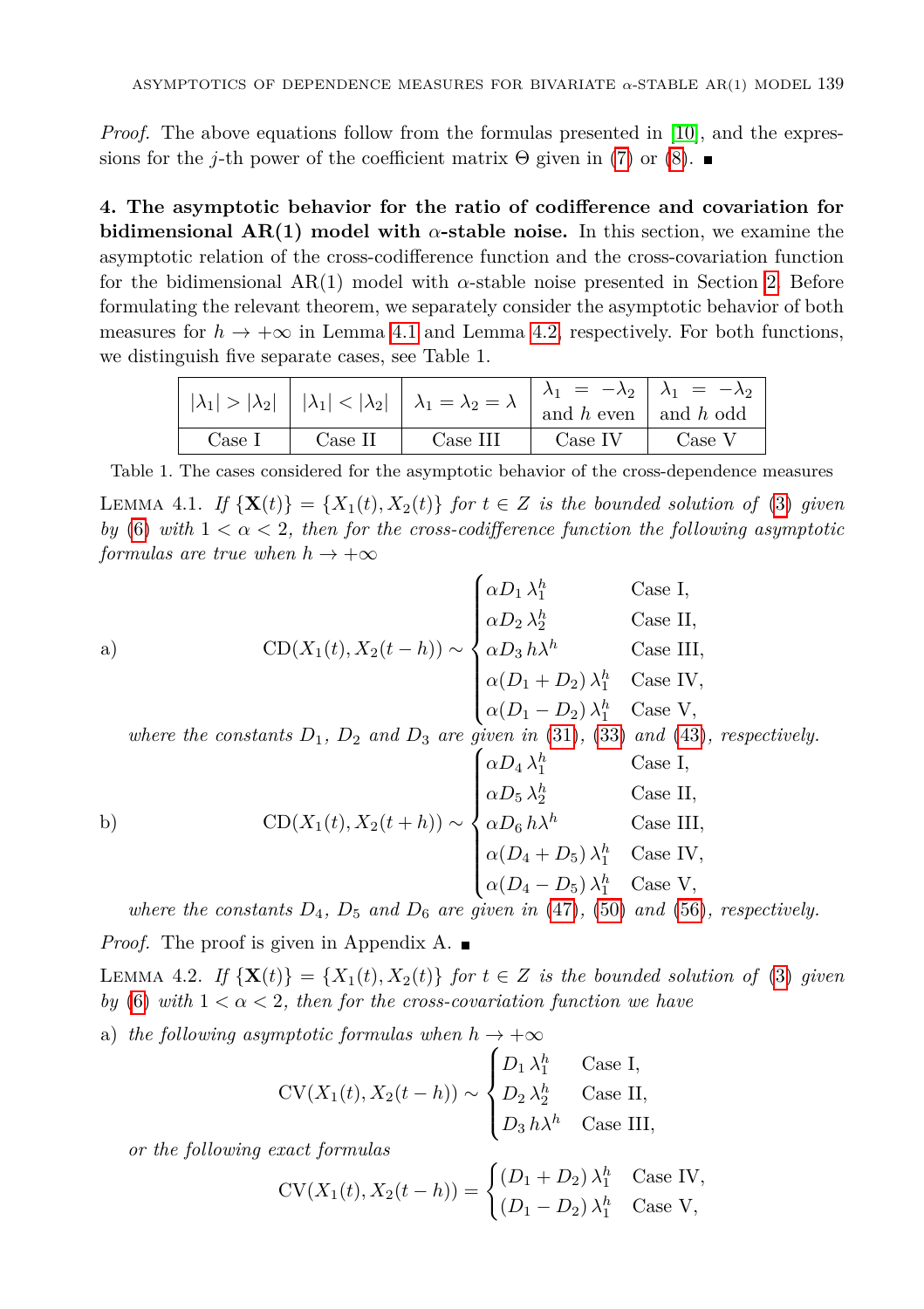*where the constants D*1*, D*<sup>2</sup> *and D*<sup>3</sup> *are given in* [\(31\)](#page-12-0)*,* [\(33\)](#page-12-1) *and* [\(43\)](#page-15-0)*, respectively.* b) *the following asymptotic formulas when*  $h \to +\infty$ 

$$
CV(X_1(t), X_2(t+h)) \sim \begin{cases} D_7(\lambda_1^h)^{\langle \alpha - 1 \rangle} & \text{Case I,} \\ D_8(\lambda_2^h)^{\langle \alpha - 1 \rangle} & \text{Case II,} \\ D_9(h\lambda^h)^{\langle \alpha - 1 \rangle} & \text{Case III} \end{cases}
$$

*or the following exact formulas*

$$
CV(X_1(t), X_2(t+h)) = \begin{cases} D_{10} (\lambda_1^h)^{\langle \alpha - 1 \rangle} & \text{Case IV,} \\ D_{11} (\lambda_1^h)^{\langle \alpha - 1 \rangle} & \text{Case V,} \end{cases}
$$

*where the constants*  $D_7$ ,  $D_8$ ,  $D_9$ ,  $D_{10}$  *and*  $D_{11}$  *are given in* [\(67\)](#page-19-0), [\(69\)](#page-20-0), [\(80\)](#page-22-10), [\(71\)](#page-20-1) *and* [\(73\)](#page-20-2)*, respectively.*

*Proof.* The proof is given in Appendix B. ■

<span id="page-7-1"></span>THEOREM 4.3. If  $\{X(t)\} = \{X_1(t), X_2(t)\}$  is the bounded solution of [\(3\)](#page-2-1) given by [\(6\)](#page-2-2), *then for*  $1 < \alpha < 2$  *and*  $t \in Z$ :

a) *if*  $CV(X_1(t), X_2(t - h)) \neq 0$ *, then* 

$$
\lim_{h \to +\infty} \frac{\text{CD}(X_1(t), X_2(t-h))}{\text{CV}(X_1(t), X_2(t-h))} = \alpha,
$$
\n(19)

b) *if*  $CV(X_1(t), X_2(t + h)) \neq 0$ *, then* 

$$
\lim_{h \to +\infty} \frac{\text{CD}(X_1(t), X_2(t+h))}{\text{CV}(X_1(t), X_2(t+h))} = 0.
$$
\n(20)

*Proof.* The limits given in Theorem [4.3](#page-7-1) follow directly from the formulas describing the asymptotic behavior of the cross-dependence measures given in Lemmas [4.1,](#page-6-1) [4.2.](#page-6-2)

<span id="page-7-0"></span>**5. Example.** To illustrate the theoretical results showing the asymptotic behavior of the dependence measures for the bidimensional autoregressive model of order 1 with general symmetric  $\alpha$ -stable noise, we consider two exemplary bidimensional AR(1) time series with the following coefficient matrices

<span id="page-7-2"></span>
$$
\Theta_1 = \begin{bmatrix} -0.2 & 0.1 \\ -0.3 & 0.6 \end{bmatrix}
$$
 and  $\Theta_2 = \begin{bmatrix} 0.5 & 0.1 \\ -0.1 & 0.7 \end{bmatrix}$ .

Since the eigenvalues of the matrix  $\Theta_1$  ( $\lambda_1 \approx -0.16$ ,  $\lambda_2 \approx 0.56$ ) and  $\Theta_2$  ( $\lambda_1 = \lambda_2 =$  $\lambda = 0.6$ ) are less than 1 in absolute value, for both time series there exists the bounded solution given in [\(6\)](#page-2-2). Moreover, let us assume that the spectral measure of the symmetric  $\alpha$ -stable random vector is concentrated on four points on the unit sphere  $S_2$ , namely it has the following form

<span id="page-7-3"></span>
$$
\Gamma(\cdot) = 0.5\delta\left(\left(\frac{1}{2}, \frac{\sqrt{3}}{2}\right)\right) + 0.5\delta\left(\left(-\frac{1}{2}, -\frac{\sqrt{3}}{2}\right)\right) + 0.2\delta\left(\left(-\frac{1}{2}, \frac{\sqrt{3}}{2}\right)\right) + 0.2\delta\left(\left(\frac{1}{2}, -\frac{\sqrt{3}}{2}\right)\right). (21)
$$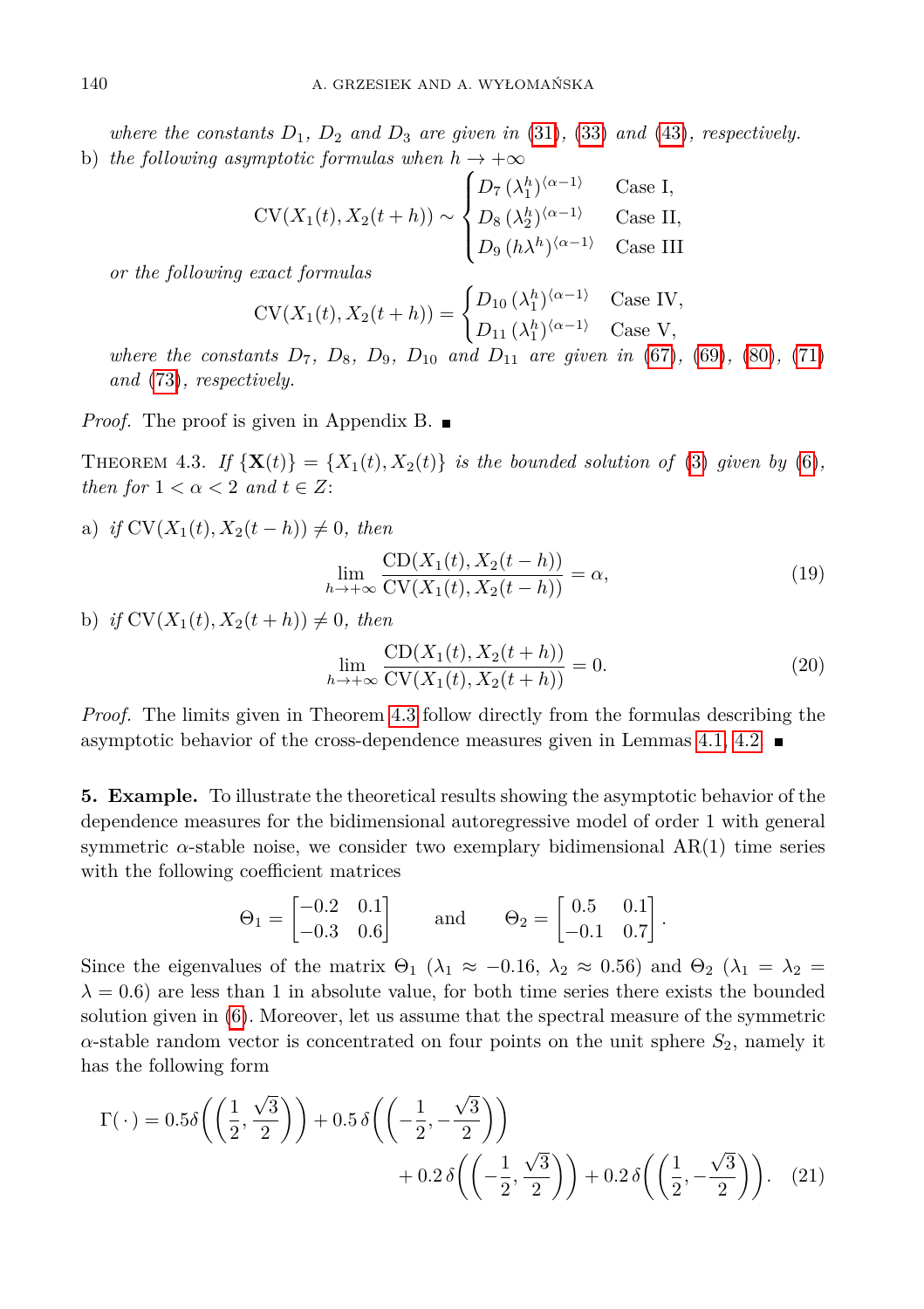

Fig. 1. The terms  $\frac{r_{1,2}(-h)}{\alpha}$  (panel (a)) and  $r_{1,2}(h)$  (panel (b)) presenting the asymptotic behavior of the cross-dependence measures for the bidimensional  $AR(1)$  model with coefficients given in matrix  $\Theta_1$  and the *α*-stable noise with the symmetric spectral measure specified in [\(21\)](#page-7-2) for  $\alpha = 1.2$  (dashed line),  $\alpha = 1.5$  (solid line with dots) and  $\alpha = 1.8$  (solid line)

<span id="page-8-0"></span>

Fig. 2. The terms  $\frac{r_{1,2}(-h)}{\alpha}$  (panel (a)) and  $r_{1,2}(h)$  (panel (b)) presenting the asymptotic behavior of the dependence measures for the bidimensional  $AR(1)$  model with coefficients given in matrix Θ<sup>2</sup> and the *α*-stable noise with the symmetric spectral measure specified in [\(21\)](#page-7-2) for *α* = 1*.*2 (dashed line),  $\alpha = 1.5$  (solid line with dots) and  $\alpha = 1.8$  (solid line)

This specific model was considered in the authors' previous paper, see Example 3.3 in [\[10\]](#page-22-8), where the formulas for the corresponding cross-dependence measures are presented. Now, in order to demonstrate the asymptotic relation between the crosscodifference and the cross-covariation we plot the functions

$$
\frac{r_{1,2}(-h)}{\alpha} = \frac{CD(X_1(t), X_2(t-h))}{\alpha CV(X_1(t), X_2(t-h))}
$$
 and  $r_{1,2}(h) = \frac{CD(X_1(t), X_2(t+h))}{CV(X_1(t), X_2(t+h))}$ 

for  $h = 0, 1, \ldots, 40$  and  $\alpha = 1.2, \alpha = 1.5$  and  $\alpha = 1.8$ . The graphs are presented in Figure [1](#page-7-3) (the model with coefficients given in matrix  $\Theta_1$ ) and in Figure [2](#page-8-0) (the model with coefficients given in matrix  $\Theta_2$ ). According to the results presented in Section [4,](#page-6-0) the term  $\frac{r_{1,2}(-h)}{\alpha}$  tends to [1](#page-7-3) (panel (a) of Figures 1[–2\)](#page-8-0) and the term  $r_{1,2}(h)$  tends to 0 (panel (b) of Figures [1–](#page-7-3)[2\)](#page-8-0). Moreover, we can see that the rate of the convergence depends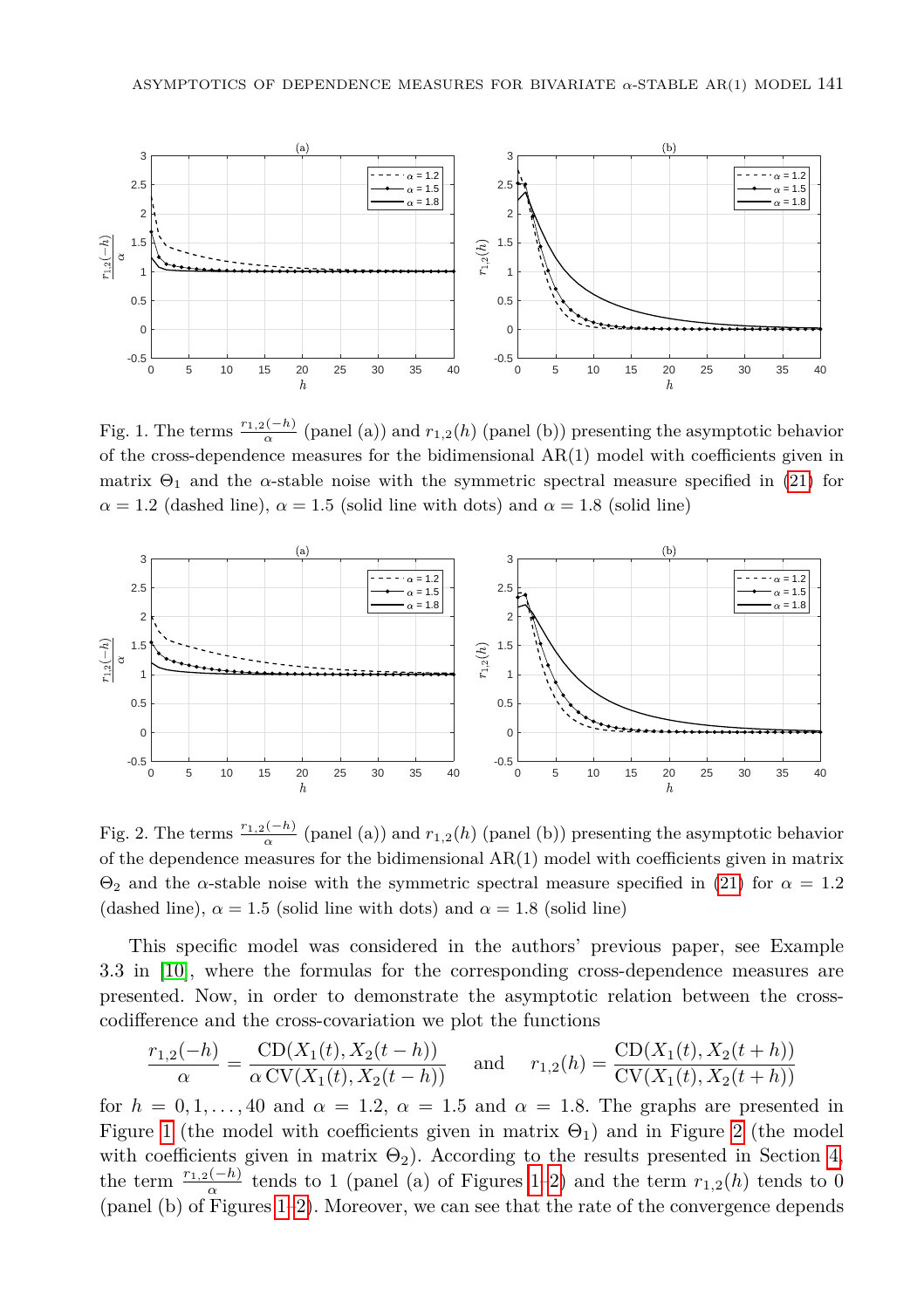on the value of the parameter  $\alpha$ . The quotient denoted as  $r_{1,2}(-h)$  converges faster for larger values of the stability index, on the contrary to the quotient denoted as  $r_{1,2}(h)$  for which the larger value the parameter  $\alpha$  takes, the slower is the convergence.

<span id="page-9-0"></span>**6. Conclusions.** In this paper, we considered a bidimensional autoregressive model of order 1 with *α*-stable noise. For this process, the structure of dependence can be described using the codifference function and the covariation function. Here, we examined the asymptotic relation between these two measures applied to the description of the crossdependence between the components of the bidimensional model (the cross-codifference function and the cross-covariation function). The main results concerning the asymptotic relationship between the considered dependence measures are presented in Theorem [4.3](#page-7-1) where we identified the case when the measures are asymptotically proportional with the coefficient of proportionality equal to the parameter  $\alpha$ . The conclusions obtained here constitute an extension of the results presented in [\[21\]](#page-23-18) for the one-dimensional autoregressive models and may be useful in the context of the parameter  $\alpha$  estimation. This can be a starting point for the introduction of a new estimation algorithm for the stability index for the bidimensional autoregressive model of order 1 with the *α*-stable noise.

## **Appendix A: Proof of Lemma [4.1](#page-6-1)**

<span id="page-9-1"></span>a) First, we examine the asymptotic behavior of  $CD(X_1(t), X_2(t - h))$  for  $h \to +\infty$ .

• Let us consider the case of two different real eigenvalues of the coefficient matrix  $\Theta$ ,  $\lambda_1 \neq \lambda_2$ , and  $|\lambda_1| < 1$ ,  $|\lambda_2| < 1$ . For the cross-codifference function CD( $X_1(t), X_2(t - h)$ ) given in Lemma [3.3](#page-4-0) (see  $(11)$ ) we introduce the notation

$$
A_1(s_1, s_2, a_1, a_2, \lambda_1, \lambda_2, j) = A_1 = \frac{\lambda_2 \lambda_1^j s_1 - \lambda_1^j a_1 s_1 - \lambda_1^j a_2 s_2}{\lambda_2 - \lambda_1},
$$
  
\n
$$
B_1(s_1, s_2, a_1, a_2, \lambda_1, \lambda_2, j) = B_1 = \frac{-\lambda_1 \lambda_2^j s_1 + \lambda_2^j a_1 s_1 + \lambda_2^j a_2 s_2}{\lambda_2 - \lambda_1},
$$
  
\n
$$
C_1(s_1, s_2, a_3, a_4, \lambda_1, \lambda_2, j) = C_1
$$
  
\n
$$
= \frac{\lambda_1^j (-a_3 s_1 + \lambda_2 s_2 - a_4 s_2) + \lambda_2^j (a_3 s_1 - \lambda_1 s_2 + a_4 s_2)}{\lambda_2 - \lambda_1}.
$$
  
\n(22)

In the following part of the proof, the above expressions will be referred as *A*1, *B*<sup>1</sup> and *C*<sup>1</sup> to simplify the notation. However, it is important to notice that although they do not depend on *h*, they are dependent on *j*,  $s_1$ ,  $s_2$  and the coefficients  $a_1$ ,  $a_2$ ,  $a_3$ ,  $a_4$  and thus on the eigenvalues of matrix  $\Theta$ . Now, the cross-codifference function  $CD(X_1(t), X_2(t - h))$ given in [\(11\)](#page-4-1) takes the form

$$
CD(X_1(t), X_2(t - h))
$$
  
= 
$$
\sum_{j=0}^{+\infty} \int_{S_2} (|\lambda_1^h A_1 + \lambda_2^h B|^\alpha + |C_1|^\alpha - |C_1 - (\lambda_1^h A_1 + \lambda_2^h B_1)|^\alpha) \Gamma(ds).
$$
 (23)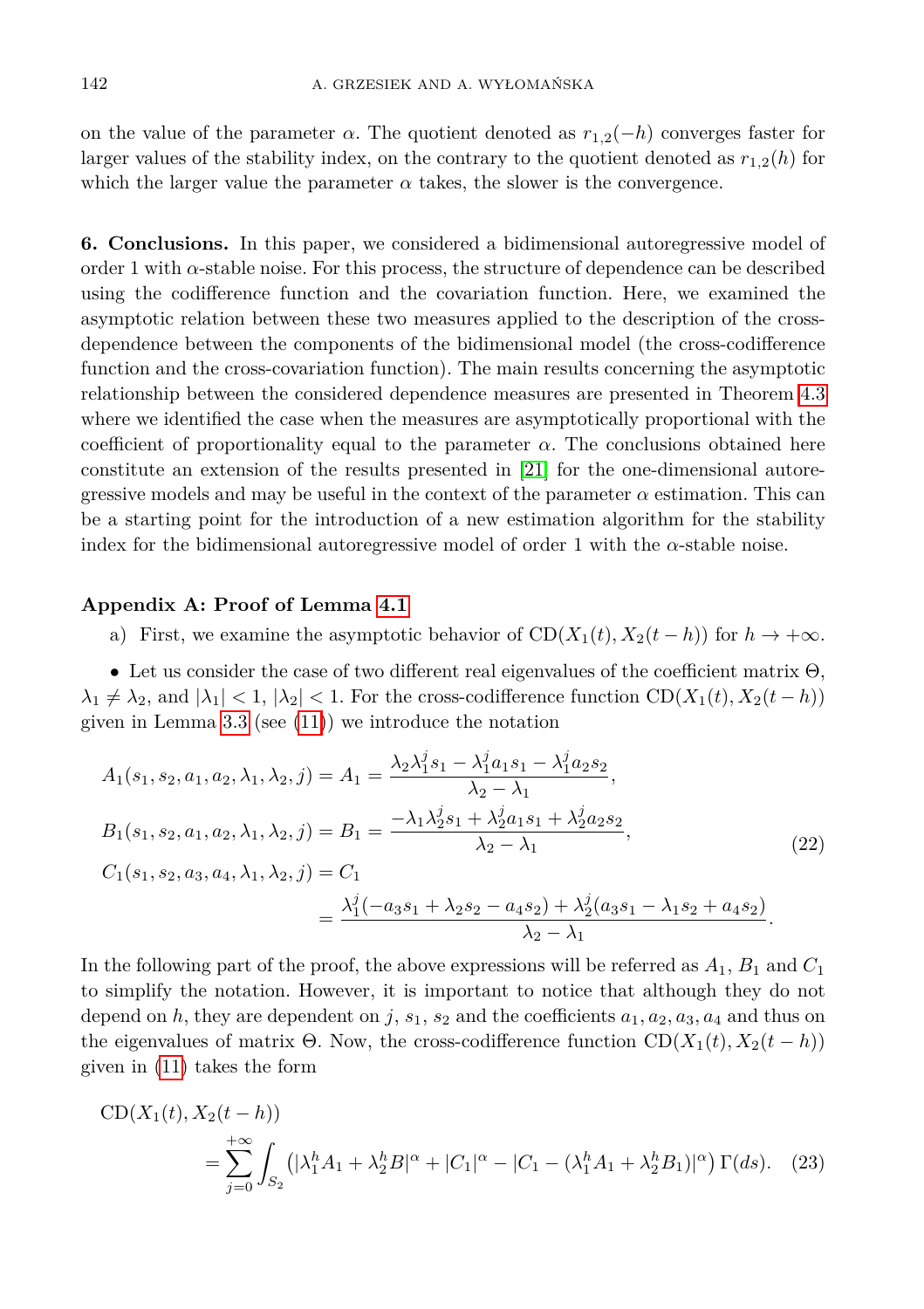I) Consider the case of  $|\lambda_1| > |\lambda_2|$ . Now, we split the proof into two parts. Namely, we show that

i) 
$$
\lim_{h \to +\infty} \sum_{j=0}^{+\infty} \int_{S_2} \frac{|\lambda_1^h A_1 + \lambda_2^h B_1|^{\alpha} + |C_1|^{\alpha} - |C_1 - (\lambda_1^h A_1 + \lambda_2^h B_1)|^{\alpha}}{\lambda_1^h} \Gamma(ds)
$$
  

$$
= \sum_{j=0}^{+\infty} \lim_{h \to +\infty} \int_{S_2} \frac{|\lambda_1^h A_1 + \lambda_2^h B_1|^{\alpha} + |C_1|^{\alpha} - |C_1 - (\lambda_1^h A_1 + \lambda_2^h B_1)|^{\alpha}}{\lambda_1^h} \Gamma(ds), \quad (24)
$$

ii) 
$$
\lim_{h \to +\infty} \int_{S_2} \frac{|\lambda_1^h A_1 + \lambda_2^h B_1|^{\alpha} + |C_1|^{\alpha} - |C_1 - (\lambda_1^h A_1 + \lambda_2^h B_1)|^{\alpha}}{\lambda_1^h} \Gamma(ds)
$$
  
= 
$$
\int_{S_2} \lim_{h \to +\infty} \frac{|\lambda_1^h A_1 + \lambda_2^h B_1|^{\alpha} + |C_1|^{\alpha} - |C_1 - (\lambda_1^h A_1 + \lambda_2^h B_1)|^{\alpha}}{\lambda_1^h} \Gamma(ds). (25)
$$

Let us focus on part i). According to the dominated convergence theorem [\[34,](#page-24-7) Ch. 5], the equality given in [\(24\)](#page-10-0) is true if the infinite sum over *j* converges uniformly. Let us notice that using the following inequalities true for all  $n, m \in \mathbb{R}, 1 < \alpha < 2$  [\[17\]](#page-23-20)

<span id="page-10-2"></span><span id="page-10-1"></span><span id="page-10-0"></span>
$$
||n|^{\alpha} + |m|^{\alpha} - |n + m|^{\alpha}| \le (\alpha + 1)|n|^{\alpha} + \alpha |n| |m|^{\alpha - 1}
$$
  

$$
|n + m|^{\alpha} \le 2^{\alpha - 1} (|n|^{\alpha} + |m|^{\alpha}),
$$
 (26)

one can show that for all  $j \in \mathbb{N}$  we have

$$
\left| \int_{S_2} \frac{|\lambda_1^h A_1 + \lambda_2^h B_1|^{\alpha} + |C_1|^{\alpha} - |C_1 - (\lambda_1^h A_1 + \lambda_2^h B_1)|^{\alpha}}{\lambda_1^h} \Gamma(ds) \right|
$$
  
\n
$$
\leq \int_{S_2} \left| \frac{|\lambda_1^h A_1 + \lambda_2^h B_1|^{\alpha} + |C_1|^{\alpha} - |C_1 - (\lambda_1^h A_1 + \lambda_2^h B_1)|^{\alpha}}{\lambda_1^h} \right| \Gamma(ds)
$$
  
\n
$$
\leq \int_{S_2} \frac{(\alpha + 1)|\lambda_1^h A_1 + \lambda_2^h B_1|^{\alpha} + \alpha |\lambda_1^h A_1 + \lambda_2^h B_1| |C_1|^{\alpha - 1}}{|\lambda_1^h|} \Gamma(ds)
$$
  
\n
$$
= (\alpha + 1)|\lambda_1^h|^{\alpha - 1} \int_{S_2} \left| A_1 + \left( \frac{\lambda_2}{\lambda_1} \right)^h B_1 \right|^{\alpha} \Gamma(ds)
$$
  
\n
$$
+ \alpha \int_{S_2} \left| A_1 + \left( \frac{\lambda_2}{\lambda_1} \right)^h B_1 \left| C_1 \right|^{\alpha - 1} \Gamma(ds)
$$
  
\n
$$
\leq (\alpha + 1)|\lambda_1^h|^{\alpha - 1} 2^{\alpha - 1} \int_{S_2} \left( |A_1|^\alpha + \left| \left( \frac{\lambda_2}{\lambda_1} \right)^h B_1 \right|^\alpha \right) \Gamma(ds)
$$
  
\n
$$
+ \alpha \int_{S_2} \left( |A_1| + \left| \left( \frac{\lambda_2}{\lambda_1} \right)^h B_1 \right| \right) |C_1|^{\alpha - 1} \Gamma(ds)
$$
  
\n
$$
\leq 2^{\alpha - 1} (\alpha + 1) \left( \int_{S_2} |A_1|^\alpha \Gamma(ds) + \int_{S_2} |B_1|^\alpha \Gamma(ds) \right)
$$
  
\n
$$
+ \alpha \left( \int_{S_2} |A_1| |C_1|^{\alpha - 1} \Gamma(ds) + \int_{S_2} |B_1| |C_1|^{\alpha - 1} \Gamma(ds) \right) = M_j,
$$

and  $M_j$  is independent of h. Now, the infinite sum under the limit in  $(24)$  converges uniformly if the infinite sum of  $M_j$  over  $j \in \mathbb{N}$  converges, which is equivalent to the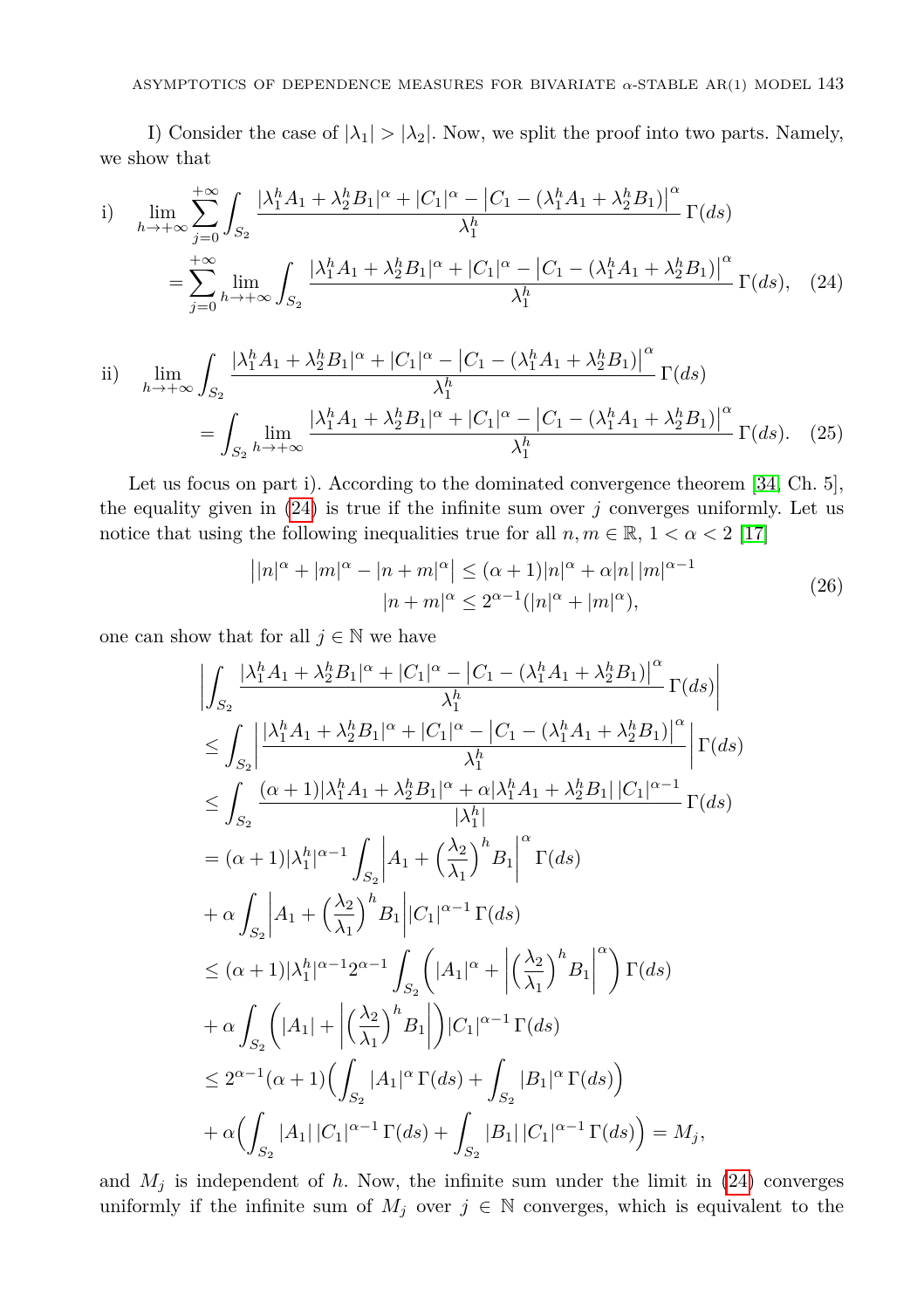following set of conditions

<span id="page-11-0"></span>
$$
\sum_{j=0}^{+\infty} \int_{S_2} |A_1|^{\alpha} \Gamma(ds) < +\infty, \quad \sum_{j=0}^{+\infty} \int_{S_2} |A_1| |C_1|^{\alpha-1} \Gamma(ds) < +\infty,
$$
  
\n
$$
\sum_{j=0}^{+\infty} \int_{S_2} |B_1|^{\alpha} \Gamma(ds) < +\infty, \quad \sum_{j=0}^{+\infty} \int_{S_2} |B_1| |C_1|^{\alpha-1} \Gamma(ds) < +\infty,
$$
\n(27)

which are always satisfied (see Remark [C.1\)](#page-22-11) and consequently the equality given in [\(24\)](#page-10-0) is true.

Let us now focus on part ii). Similarly, according to the dominated convergence theorem, the equality given in [\(25\)](#page-10-1) is satisfied if the integrand is dominated by an integrable function independent of *h*. Let us notice that using the formulas given in [\(26\)](#page-10-2) for a fixed **s** =  $(s_1, s_2)$  ∈  $S_2$  we have

$$
\begin{split} &\left|\frac{|\lambda_{1}^{h} A_{1}+\lambda_{2}^{h} B_{1}|^{\alpha}+|C_{1}|^{\alpha}-\left|C_{1}-(\lambda_{1}^{h} A_{1}+\lambda_{2}^{h} B_{1})\right|^{\alpha}}{\lambda_{1}^{h}}\right|\\ &\leq \frac{(\alpha+1)|\lambda_{1}^{h} A_{1}+\lambda_{2}^{h} B_{1}|^{\alpha}+\alpha|\lambda_{1}^{h} A_{1}+\lambda_{2}^{h} B_{1}|\,|C_{1}|^{\alpha-1}}{|\lambda_{1}^{h}|}\\ &= (\alpha+1)|\lambda_{1}^{h}|^{\alpha-1}\left|A_{1}+\left(\frac{\lambda_{2}}{\lambda_{1}}\right)^{h} B_{1}\right|^{\alpha}+\alpha\left|A_{1}+\left(\frac{\lambda_{2}}{\lambda_{1}}\right)^{h} B_{1}\right| |C_{1}|^{\alpha-1}\\ &\leq (\alpha+1)|\lambda_{1}^{h}|^{\alpha-1}2^{\alpha-1}\left(|A_{1}|^{\alpha}+\left|\left(\frac{\lambda_{2}}{\lambda_{1}}\right)^{h} B_{1}\right|^{\alpha}\right)+\alpha\left(|A_{1}|+\left|\left(\frac{\lambda_{2}}{\lambda_{1}}\right)^{h} B_{1}\right|\right)|C_{1}|^{\alpha-1}\\ &\leq 2^{\alpha-1}(\alpha+1)(|A_{1}|^{\alpha}+|B_{1}|^{\alpha})+\alpha(|A_{1}|\,|C_{1}|^{\alpha-1}+|B_{1}|\,|C_{1}|^{\alpha-1}), \end{split}
$$

which is independent of h. Since the dominating function should be integrable we deduce that for all  $j \in \mathbb{N}$  the following set of conditions has to be satisfied:

$$
\int_{S_2} |A_1|^{\alpha} \Gamma(ds) < +\infty, \quad \int_{S_2} |A_1| \, |C_1|^{\alpha-1} \Gamma(ds) < +\infty, \n\int_{S_2} |B_1|^{\alpha} \Gamma(ds) < +\infty, \quad \int_{S_2} |B_1| \, |C_1|^{\alpha-1} \Gamma(ds) < +\infty.
$$

Let us notice that the above conditions are satisfied since the conditions given in  $(27)$  hold. Now, we calculate the limit of the integrand given in [\(25\)](#page-10-1) for a fixed  $\mathbf{s} = (s_1, s_2) \in S_2$ , namely

$$
\lim_{h\to+\infty}\frac{|\lambda_1^h A_1 + \lambda_2^h B_1|^{\alpha} + |C_1|^{\alpha} - |C_1 - (\lambda_1^h A_1 + \lambda_2^h B_1)|^{\alpha}}{\lambda_1^h}.
$$

Let us notice that for  $h \to +\infty$ 

$$
\begin{aligned} & |\lambda_1^h A_1 + \lambda_2^h B_1|^{\alpha} + |C_1|^{\alpha} - |C_1 - (\lambda_1^h A_1 + \lambda_2^h B_1)|^{\alpha} \\ &= |\lambda_1^h (A_1 + (\lambda_2/\lambda_1)^h B_1)|^{\alpha} + |C_1|^{\alpha} - |C_1 - \lambda_1^h (A_1 + (\lambda_2/\lambda_1)^h B_1)|^{\alpha} \\ &\sim |\lambda_1^h|^{\alpha} |A_1|^{\alpha} + |C_1|^{\alpha} - |C_1 - \lambda_1^h A_1|^{\alpha} \end{aligned}
$$

<span id="page-11-1"></span>and since

$$
\lim_{x \to 0} \frac{|ax|^{\alpha} + |c|^{\alpha} - |c - ax|^{\alpha}}{x} = \alpha \, ac^{\langle \alpha - 1 \rangle} \tag{28}
$$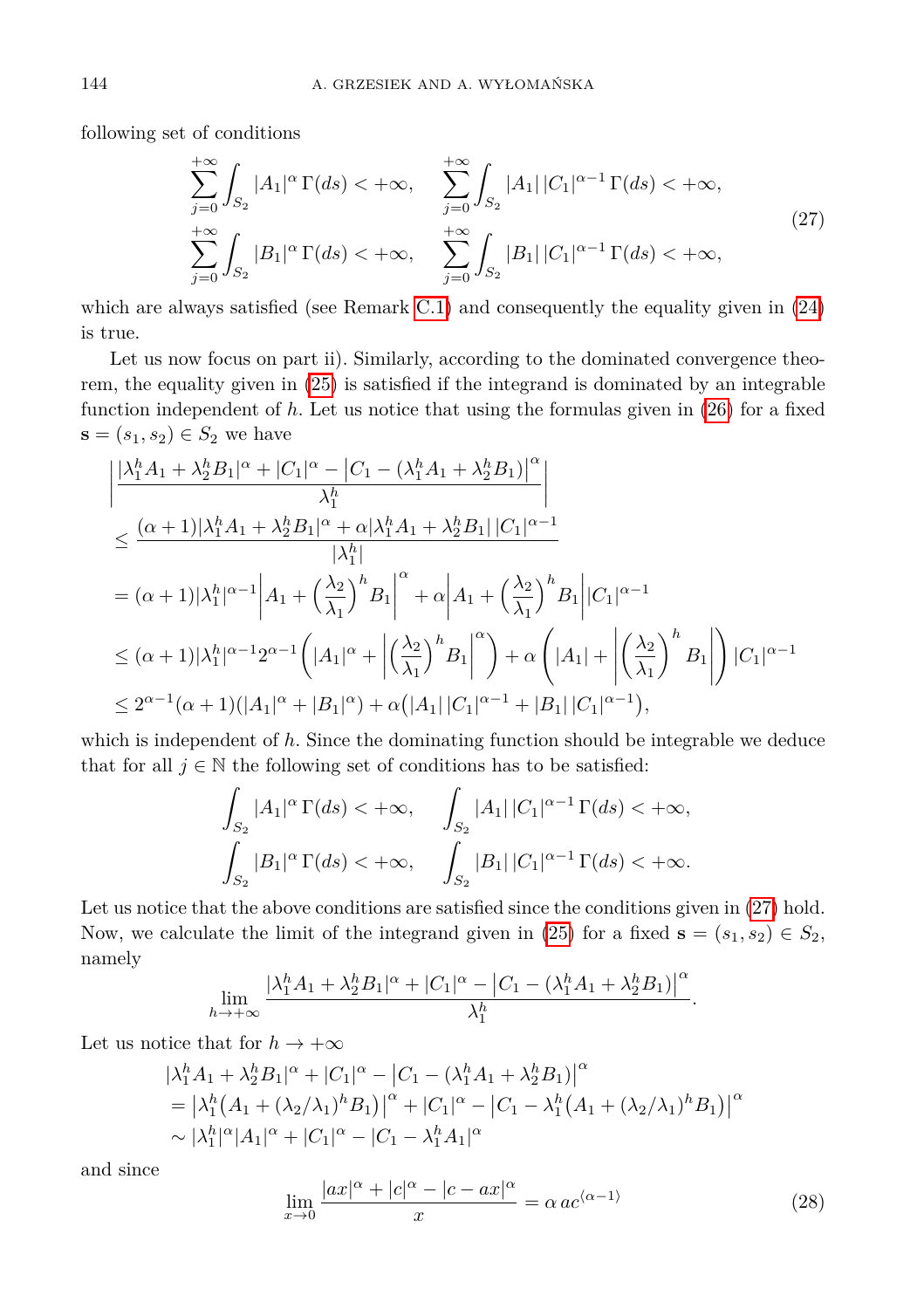for  $1 < \alpha < 2$  and  $a, c \in \mathbb{R}$ , and  $\lambda_1^h \to 0$  for  $h \to +\infty$ , we obtain

$$
\lim_{h \to +\infty} \frac{|\lambda_1^h A_1|^{\alpha} + |C_1|^{\alpha} - |C_1 - \lambda_1^h A_1|^{\alpha}}{\lambda_1^h} = \alpha A_1 C_1^{(\alpha - 1)}
$$

for a fixed  $\mathbf{s} = (s_1, s_2) \in S_2$ . Now since the equalities presented in i) and ii) are true, we obtain

$$
\lim_{h \to +\infty} \sum_{j=0}^{+\infty} \int_{S_2} \frac{|\lambda_1^h A_1 + \lambda_2^h B_1|^{\alpha} + |C_1|^{\alpha} - |C_1 - (\lambda_1^h A_1 + \lambda_2^h B_1)|^{\alpha}}{\lambda_1^h} \Gamma(ds) = \alpha D_1, \quad (29)
$$

which is equivalent to the fact that

$$
\sum_{j=0}^{+\infty} \int_{S_2} |\lambda_1^h A_1 + \lambda_2^h B_1|^{\alpha} + |C_1|^{\alpha} - |C_1 - (\lambda_1^h A_1 + \lambda_2^h B_1)|^{\alpha} \Gamma(ds)
$$
  
  $\sim \alpha D_1 \lambda_1^h \text{ for } h \to +\infty,$  (30)

<span id="page-12-0"></span>where

+∞

$$
D_1 := \sum_{j=0}^{+\infty} \int_{S_2} A_1 C_1^{\langle \alpha - 1 \rangle} \Gamma(ds). \tag{31}
$$

Let us notice that the conditions given in [\(27\)](#page-11-0) guarantee that  $D_1 < +\infty$ .

II) Consider the case when  $|\lambda_1| < |\lambda_2|$ . Similarly as above we have

$$
\sum_{j=0}^{+\infty} \int_{S_2} |\lambda_1^h A_1 + \lambda_2^h B_1|^{\alpha} + |C_1|^{\alpha} - |C_1 - (\lambda_1^h A_1 + \lambda_2^h B_1)|^{\alpha} \Gamma(ds)
$$
  
  $\sim \alpha D_2 \lambda_2^h$  for  $h \to +\infty$ , (32)

<span id="page-12-1"></span>where

$$
D_2 := \sum_{j=0}^{+\infty} \int_{S_2} B_1 C_1^{\langle \alpha - 1 \rangle} \Gamma(ds) < +\infty.
$$
 (33)

III) Consider the case when  $\lambda_1 = -\lambda_2$  and *h* is even. Proceeding in the same way as above, we obtain

$$
\sum_{j=0}^{+\infty} \int_{S_2} |\lambda_1^h A_1 + \lambda_2^h B_1|^{\alpha} + |C_1|^{\alpha} - |C_1 - (\lambda_1^h A_1 + \lambda_2^h B_1)|^{\alpha} \Gamma(ds)
$$
  
 
$$
\sim \alpha (D_1 + D_2) \lambda_1^h \text{ for } h \to +\infty, \quad (34)
$$

where

 $\mathbf{+}$ 

$$
D_1 + D_2 = \sum_{j=0}^{+\infty} \int_{S_2} (A_1 + B_1) C_1^{\langle \alpha - 1 \rangle} \Gamma(ds) < +\infty.
$$

IV) Consider the case when  $\lambda_1 = -\lambda_2$  and *h* is odd. Similarly to the previous cases, we have

$$
\sum_{j=0}^{+\infty} \int_{S_2} |\lambda_1^h A_1 + \lambda_2^h B_1|^\alpha + |C_1|^\alpha - \left|C_1 - (\lambda_1^h A_1 + \lambda_2^h B_1)\right|^\alpha \Gamma(ds)
$$
  
 
$$
\sim \alpha(D_1 - D_2) \lambda_1^h \text{ for } h \to +\infty, \quad (35)
$$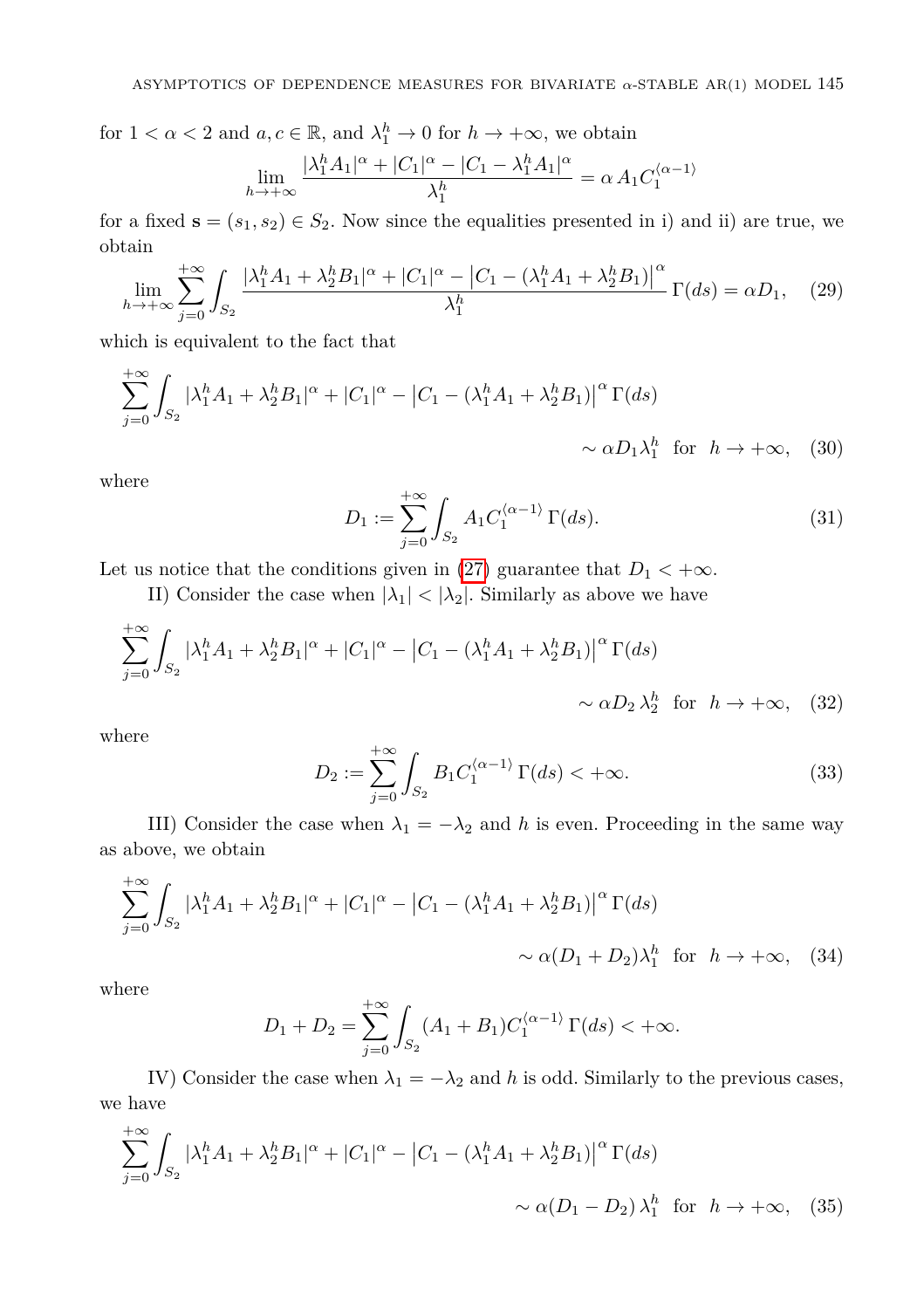where

<span id="page-13-2"></span>
$$
D_1 - D_2 = \sum_{j=0}^{+\infty} \int_{S_2} (A_1 - B_1) C_1^{\langle \alpha - 1 \rangle} \Gamma(ds) < +\infty.
$$

• Consider the case of the real and equal eigenvalues of the coefficient matrix Θ,  $\lambda_1 = \lambda_2 = \lambda$ , and  $|\lambda| < 1$ . For the codifference  $CD(X_1(t), X_2(t - h))$  given in Lemma [3.3](#page-4-0) (see [\(13\)](#page-4-2)) we introduce the notation

$$
A_2(s_1, s_2, a_1, a_2, \lambda, j) = A_2 = j\lambda^{j-1}a_1s_1 - j\lambda^j s_1 + \lambda^j s_1 + j\lambda^{j-1}a_2s_2,
$$
  
\n
$$
B_2(s_1, s_2, a_1, a_2, \lambda, j) = B_2 = \lambda^{j-1}a_1s_2 - \lambda^j s_1 + \lambda^{j-1}a_2s_2,
$$
  
\n
$$
C_2(s_1, s_2, a_3, a_4, \lambda, j) = C_2 = j\lambda^{j-1}a_3s_1 + j\lambda^{j-1}a_4s_2 - j\lambda^j s_2 + \lambda^j s_2.
$$
\n(36)

Again, the above expressions will be referred to as  $A_2$ ,  $B_2$  and  $C_2$  to simplify the notation. Now, the cross-codifference function  $CD(X_1(t), X_2(t - h))$  given in [\(13\)](#page-4-2) takes the form

$$
CD(X_1(t), X_2(t - h))
$$
  
=  $\sum_{j=0}^{+\infty} \int_{S_2} (|\lambda^h A_2 + h \lambda^h B_2|^\alpha + |C_2|^\alpha - |C_2 - (\lambda^h A_2 + h \lambda^h B_2)|^\alpha) \Gamma(ds).$  (37)

Now, similarly to the case of two different eigenvalues, we split the proof into two parts. Namely, we want to show that

<span id="page-13-0"></span>i) 
$$
\lim_{h \to +\infty} \sum_{j=0}^{+\infty} \int_{S_2} \frac{|\lambda^h A_2 + h \lambda^h B_2|^{\alpha} + |C_2|^{\alpha} - |C_2 - (\lambda^h A_2 + h \lambda^h B_2)|^{\alpha}}{h \lambda^h} \Gamma(ds)
$$
  
= 
$$
\sum_{j=0}^{+\infty} \lim_{h \to +\infty} \int_{S_2} \frac{|\lambda^h A_2 + h \lambda^h B_2|^{\alpha} + |C_2|^{\alpha} - |C_2 - (\lambda^h A_2 + h \lambda^h B_2)|^{\alpha}}{h \lambda^h} \Gamma(ds), \quad (38)
$$

<span id="page-13-1"></span>ii) 
$$
\lim_{h \to +\infty} \int_{S_2} \frac{|\lambda^h A_2 + h \lambda^h B_2|^{\alpha} + |C_2|^{\alpha} - |C_2 - (\lambda^h A_2 + h \lambda^h B_2)|^{\alpha}}{h \lambda^h} \Gamma(ds)
$$
  
= 
$$
\int_{S_2} \lim_{h \to +\infty} \frac{|\lambda^h A_2 + h \lambda^h B_2|^{\alpha} + |C_2|^{\alpha} - |C_2 - (\lambda^h A_2 + h \lambda^h B_2)|^{\alpha}}{h \lambda^h} \Gamma(ds). \quad (39)
$$

To justify the equality in part i), according to the dominated convergence theorem, the infinite sum over *j* has to converge uniformly. Using the inequalities given in [\(26\)](#page-10-2) we can show that for all  $j \in \mathbb{N}$  we have

$$
\left| \int_{S_2} \frac{|\lambda^h A_2 + h \lambda^h B_2|^{\alpha} + |C_2|^{\alpha} - |C_2 - (\lambda^h A_2 + h \lambda^h B_2)|^{\alpha}}{h \lambda^h} \Gamma(ds) \right|
$$
  
\n
$$
\leq \int_{S_2} \frac{|\lambda^h A_2 + h \lambda^h B_2|^{\alpha} + |C_2|^{\alpha} - |C_2 - (\lambda^h A_2 + h \lambda^h B_2)|^{\alpha}}{h \lambda^h} \left| \Gamma(ds) \right|
$$
  
\n
$$
\leq \int_{S_2} \frac{(\alpha + 1)|\lambda^h A_2 + h \lambda^h B_2|^{\alpha} + \alpha |\lambda^h A_2 + h \lambda^h B_2| |C_2|^{\alpha - 1}}{|h \lambda^h|} \Gamma(ds)
$$
  
\n
$$
= (\alpha + 1)|h \lambda^h|^{\alpha - 1} \int_{S_2} \left| \frac{A_2}{h} + B_2 \right|^{\alpha} \Gamma(ds) + \alpha \int_{S_2} \left| \frac{A_2}{h} + B_2 \right| |C_2|^{\alpha - 1} \Gamma(ds)
$$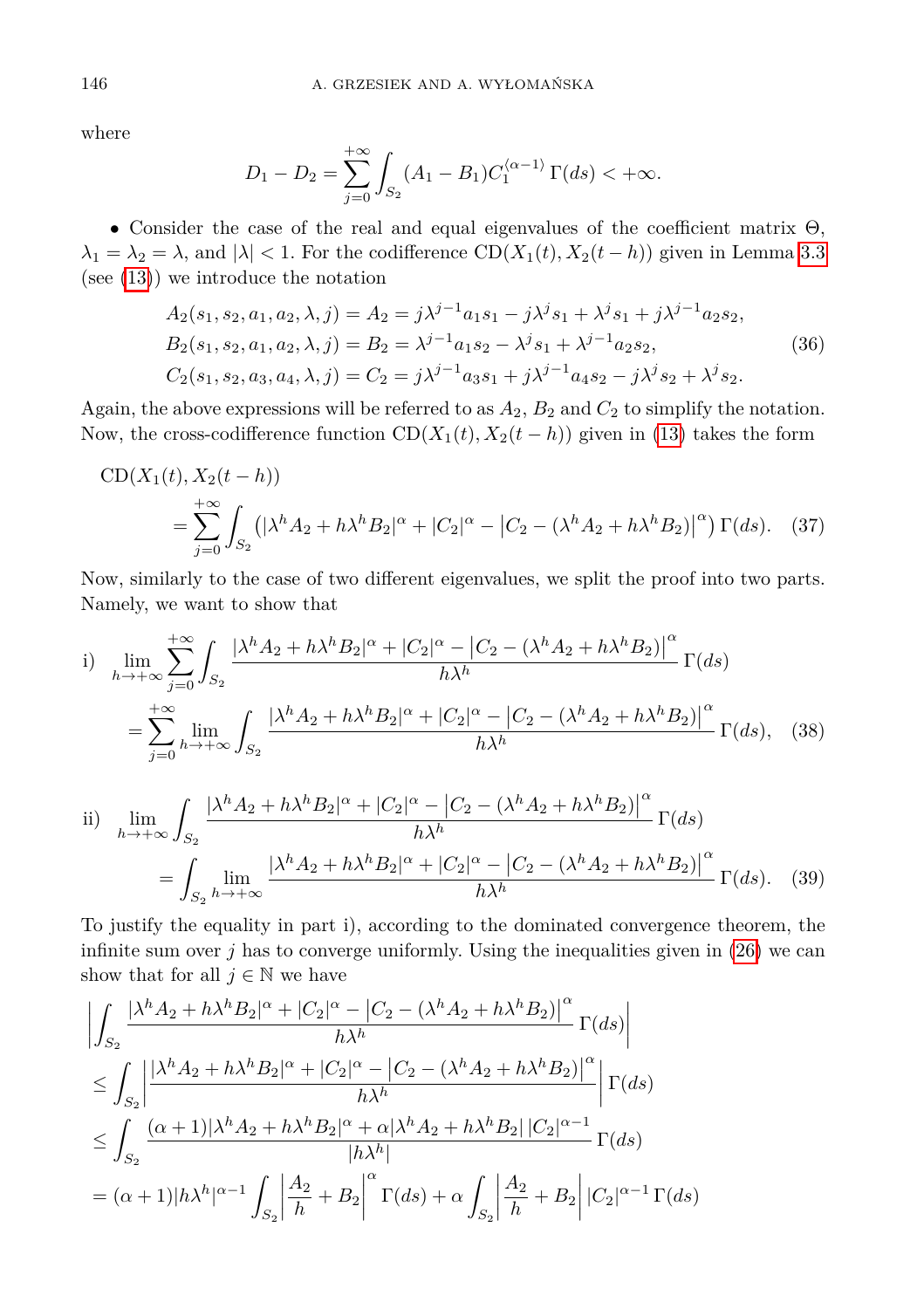$$
\leq (\alpha + 1)|h\lambda^{h}|^{\alpha - 1}2^{\alpha - 1} \int_{S_2} \left( \left| \frac{A_2}{h} \right|^\alpha + |B_2|^\alpha \right) \Gamma(ds) + \alpha \int_{S_2} \left( \left| \frac{A_2}{h} \right| + |B_2| \right) |C|^{\alpha - 1} \Gamma(ds)
$$
  

$$
\leq 2^{\alpha - 1} (\alpha + 1) M \Big( \int_{S_2} |A_2|^\alpha \Gamma(ds) + \int_{S_2} |B_2|^\alpha \Gamma(ds) \Big)
$$
  

$$
+ \alpha \Big( \int_{S_2} |A_2| |C_2|^{\alpha - 1} \Gamma(ds) + \int_{S_2} |B_2| |C_2|^{\alpha - 1} \Gamma(ds) \Big) = N_j,
$$

where *M* denotes the boundary of the sequence  $\{h\lambda^h\}$  for  $h \in \mathbb{N}$  (the sequence converges). Let us notice that  $N_j$  is independent of  $h$ . Now, the infinite sum under the limit in [\(38\)](#page-13-0) converges uniformly if the infinite sum of  $N_j$  over  $j \in \mathbb{N}$  converges, which is equivalent to the following set of conditions

<span id="page-14-0"></span>
$$
\sum_{j=0}^{+\infty} \int_{S_2} |A_2|^\alpha \Gamma(ds) < +\infty, \qquad \sum_{j=0}^{+\infty} \int_{S_2} |A_2| \, |C_2|^{\alpha-1} \, \Gamma(ds) < +\infty, \n\sum_{j=0}^{+\infty} \int_{S_2} |B_2|^\alpha \, \Gamma(ds) < +\infty, \qquad \sum_{j=0}^{+\infty} \int_{S_2} |B_2| \, |C_2|^{\alpha-1} \, \Gamma(ds) < +\infty.
$$
\n(40)

The above conditions are always satisfied (see Remark [C.1\)](#page-22-11) and consequently the equality given in [\(38\)](#page-13-0) is true.

Let us focus on part ii). Similarly, according to the dominated convergence theorem, the equality given in [\(39\)](#page-13-1) is satisfied if the integrand is dominated by an integrable function independent of  $h$ . Let us notice that using the inequalities given in  $(26)$  for a fixed  $\mathbf{s} = (s_1, s_2) \in S_2$  we have

$$
\begin{split} &\left|\frac{|\lambda^h A_2 + h \lambda^h B_2|^{\alpha} + |C_2|^{\alpha} - |C_2 - (\lambda^h A_2 + h \lambda^h B_2)|^{\alpha}}{h \lambda^h}\right| \\ &\leq \frac{(\alpha + 1)|\lambda^h A_2 + h \lambda^h B_2|^{\alpha} + \alpha |\lambda^h A_2 + h \lambda^h B_2||C_2|^{\alpha - 1}}{|h \lambda^h|} \\ & = (\alpha + 1)|h \lambda^h|^{\alpha - 1} \Big| \frac{A_2}{h} + B_2\Big|^{\alpha} + \alpha \Big| \frac{A_2}{h} + B_2\Big||C|^{\alpha - 1} \\ & \leq (\alpha + 1)|h \lambda^h|^{\alpha - 1} 2^{\alpha - 1} \Big(\Big| \frac{A_2}{h}\Big|^{\alpha} + |B_2|^{\alpha}\Big) + \alpha \Big(\Big| \frac{A_2}{h}\Big| + |B_2|\Big)|C_2|^{\alpha - 1} \\ & \leq 2^{\alpha - 1} (\alpha + 1) M (|A_2|^{\alpha} + |B_2|^{\alpha}) + \alpha \big(|A_2||C_2|^{\alpha - 1} + |B_2||C_2|^{\alpha - 1}\Big), \end{split}
$$

which is independent of h. Since the dominating function should be integrable we obtain that for all  $j \in \mathbb{N}$  the following set of conditions has to be satisfied

$$
\int_{S_2} |A_2|^\alpha \Gamma(ds) < +\infty, \quad \int_{S_2} |A_2| |C_2|^{\alpha-1} \Gamma(ds) < +\infty,
$$
  

$$
\int_{S_2} |B_2|^\alpha \Gamma(ds) < +\infty, \quad \int_{S_2} |B_2| |C_2|^{\alpha-1} \Gamma(ds) < +\infty.
$$

Let us notice that the above conditions are satisfied since the conditions given in  $(40)$  hold. Now, we calculate the limit of the integrand given in [\(39\)](#page-13-1) for a fixed  $\mathbf{s} = (s_1, s_2) \in S_2$ , namely

$$
\lim_{h \to +\infty} \frac{|\lambda^h A_2 + h \lambda^h B_2|^{\alpha} + |C_2|^{\alpha} - |C_2 - (\lambda^h A_2 + h \lambda^h B_2)|^{\alpha}}{h \lambda^h}.
$$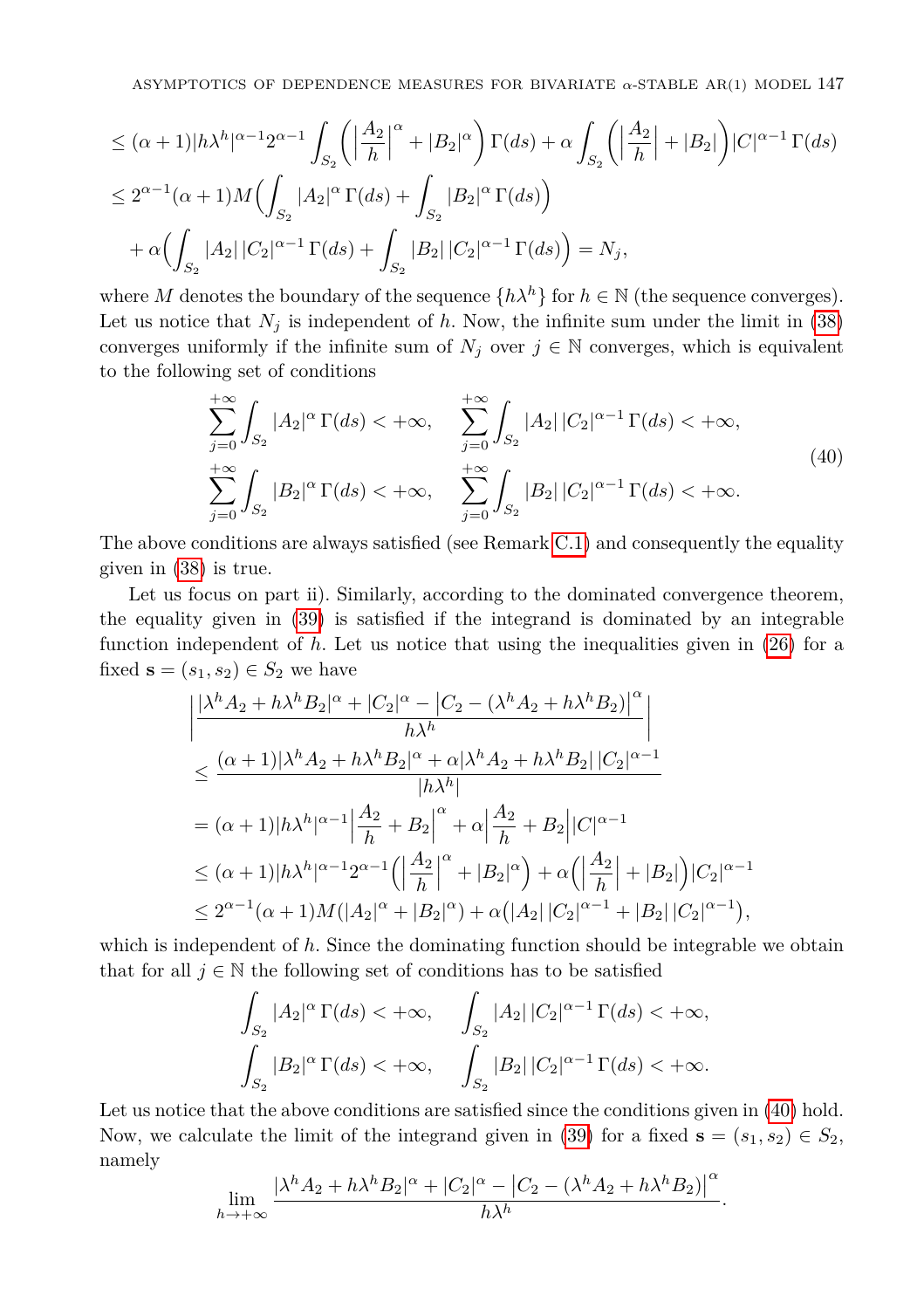Let us notice that for  $h \to +\infty$  we have

$$
|\lambda^h A_2 + h \lambda^h B_2|^{\alpha} + |C_2|^{\alpha} - |C_2 - (\lambda^h A_2 + h \lambda^h B_2)|^{\alpha}
$$
  
=  $|h \lambda^h (A_2/h + B_2)|^{\alpha} + |C_2|^{\alpha} - |C_2 - h \lambda^h (A_2/h + B_2)|^{\alpha}$   
 $\sim |h \lambda^h|^{\alpha} |B_2|^{\alpha} + |C_2|^{\alpha} - |C_2 - h \lambda^h B_2|^{\alpha}.$ 

Now, using the limit given in [\(28\)](#page-11-1) and since  $h\lambda^h \to 0$  for  $h \to +\infty$ , we obtain

$$
\lim_{h \to +\infty} \frac{|h\lambda^h B_2|^{\alpha} + |C_2|^{\alpha} - |C_2 - h\lambda^h B_2|^{\alpha}}{h\lambda^h} = \alpha B_2 C_2^{\langle \alpha - 1 \rangle}
$$

for a fixed  $\mathbf{s} = (s_1, s_2) \in S_2$ . Now since the equalities in i) and ii) are true, we have

$$
\lim_{h \to +\infty} \sum_{j=0}^{+\infty} \int_{S_2} \frac{|\lambda^h A_2 + h \lambda^h B_2|^{\alpha} + |C_2|^{\alpha} - |C_2 - (\lambda^h A_2 + h \lambda^h B_2)|^{\alpha}}{h \lambda^h} \Gamma(ds) = \alpha D_3, \tag{41}
$$

which is equivalent to the fact that

$$
\sum_{j=0}^{+\infty} \int_{S_2} |\lambda^h A_2 + h \lambda^h B_2|^{\alpha} + |C_2|^{\alpha} - |C_2 - (\lambda^h A_2 + h \lambda^h B_2)|^{\alpha} \Gamma(ds)
$$
  
  $\sim \alpha D_3 h \lambda^h \text{ for } h \to +\infty,$  (42)

<span id="page-15-0"></span>where

<span id="page-15-1"></span>
$$
D_3 := \sum_{j=0}^{+\infty} \int_{S_2} B_2 C_2^{\langle \alpha - 1 \rangle} \Gamma(ds). \tag{43}
$$

Let us notice that the conditions given in [\(40\)](#page-14-0) guarantee that  $D_3 < +\infty$ .

b) Now, we examine the asymptotic behavior of  $CD(X_1(t), X_2(t + h))$  for  $h \to +\infty$ .

• Let us consider the case of two different real eigenvalues of the coefficient matrix  $\Theta$ ,  $\lambda_1 \neq \lambda_2$ , and  $|\lambda_1| < 1$ ,  $|\lambda_2| < 1$ . For the cross-codifference function CD( $X_1(t), X_2(t + h)$ ) given in Lemma  $3.3$  (see  $(12)$ ) we introduce the notation

$$
A_3(s_1, s_2, a_3, a_4, \lambda_1, \lambda_2, j) = A_3 = \frac{-\lambda_1^j a_3 s_1 + \lambda_2 \lambda_1^j s_2 - \lambda_1^j a_4 s_2}{\lambda_2 - \lambda_1},
$$
  
\n
$$
B_3(s_1, s_2, a_3, a_4, \lambda_1, \lambda_2, j) = B_3 = \frac{\lambda_2^j a_3 s_1 - \lambda_1 \lambda_2^j s_2 + \lambda_2^j a_4 s_2}{\lambda_2 - \lambda_1},
$$
  
\n
$$
C_3(s_1, s_2, a_1, a_2, \lambda_1, \lambda_2, j) = C_3
$$
  
\n
$$
= \frac{\lambda_1^j (\lambda_2 s_1 - a_1 s_1 - a_2 s_2) + \lambda_2^j (-\lambda_1 s_1 + a_1 s_1 + a_2 s_2)}{\lambda_2 - \lambda_1}.
$$
  
\n(44)

Again, the above expressions will be referred to as  $A_3$ ,  $B_3$  and  $C_3$  to simplify the notation. Now, we can write the formula [\(12\)](#page-4-3) for  $CD(X_1(t), X_2(t + h))$  in the form

$$
CD(X_1(t), X_2(t+h))
$$
  
= 
$$
\sum_{j=0}^{+\infty} \int_{S_2} (|\lambda_1^h A_3 + \lambda_2^h B_3|^\alpha + |C_3|^\alpha - |C_3 - (\lambda_1^h A_3 + \lambda_2^h B_3)|^\alpha) \Gamma(ds).
$$
 (45)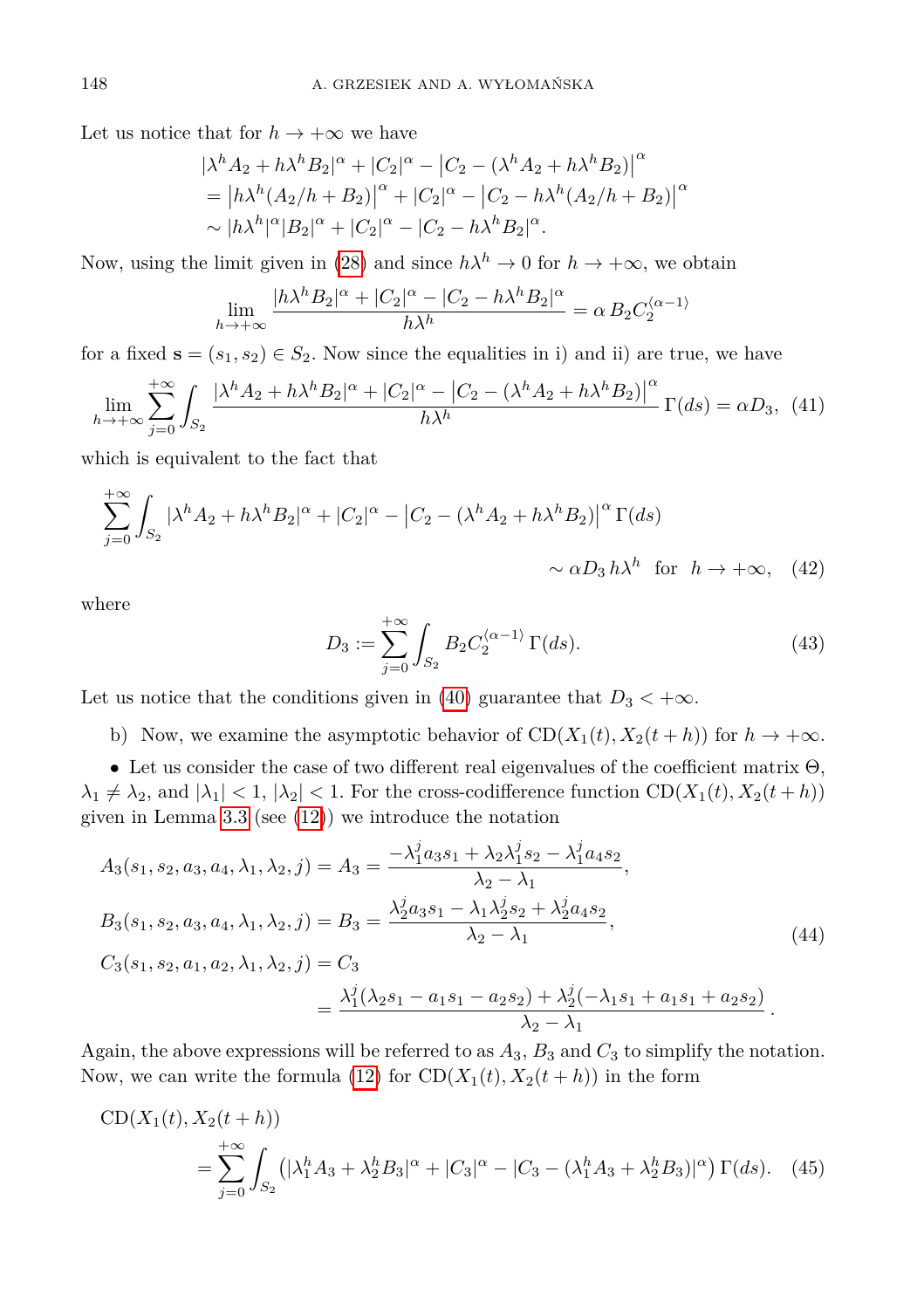I) Consider the case of  $|\lambda_1| > |\lambda_2|$ . Proceeding exactly as in a) we obtain

$$
\sum_{j=0}^{+\infty} \int_{S_2} |\lambda_1^h A_3 + \lambda_2^h B_3|^\alpha + |C_3|^\alpha - \left|C_3 - (\lambda_1^h A_3 + \lambda_2^h B_3)\right|^\alpha \Gamma(ds) \sim \alpha D_4 \lambda_1^h \text{ for } h \to +\infty, \quad (46)
$$

<span id="page-16-0"></span>where

$$
D_4 := \sum_{j=0}^{+\infty} \int_{S_2} A_3 C_3^{\langle \alpha - 1 \rangle} \Gamma(ds) < +\infty.
$$
 (47)

Let us mention that to apply the dominated convergence theorem the following conditions have to hold

<span id="page-16-2"></span>
$$
\sum_{j=0}^{+\infty} \int_{S_2} |A_3|^\alpha \Gamma(ds) < +\infty, \quad \sum_{j=0}^{+\infty} \int_{S_2} |A_3| \, |C_3|^{\alpha-1} \, \Gamma(ds) < +\infty, \n\sum_{j=0}^{+\infty} \int_{S_2} |B_3|^\alpha \, \Gamma(ds) < +\infty, \quad \sum_{j=0}^{+\infty} \int_{S_2} |B_3| \, |C_3|^{\alpha-1} \, \Gamma(ds) < +\infty,
$$
\n(48)

which is always true (see Remark [C.1\)](#page-22-11).

II) Consider the case of  $|\lambda_1| < |\lambda_2|$ . Again, proceeding exactly as above we obtain

$$
\sum_{j=0}^{+\infty} \int_{S_2} |\lambda_1^h A_3 + \lambda_2^h B_3|^\alpha + |C_3|^\alpha - \left|C_3 - (\lambda_1^h A_3 + \lambda_2^h B_3)\right|^\alpha \Gamma(ds) \sim \alpha D_5 \lambda_2^h \text{ for } h \to +\infty,
$$
 (49)

<span id="page-16-1"></span>where

$$
D_5 := \sum_{j=0}^{+\infty} \int_{S_2} B_3 C_3^{\langle \alpha - 1 \rangle} \Gamma(ds) < +\infty.
$$
 (50)

III) Consider the case where  $\lambda_1 = -\lambda_2$  and *h* is even. Proceeding as above we have

$$
\sum_{j=0}^{+\infty} \int_{S_2} |\lambda_1^h A_3 + \lambda_2^h B_3|^\alpha + |C_3|^\alpha - \left|C_3 - (\lambda_1^h A_3 + \lambda_2^h B_3)\right|^\alpha \Gamma(ds)
$$
  

$$
\sim \alpha (D_4 + D_5) \lambda_1^h \text{ for } h \to +\infty, \quad (51)
$$

where  $D_4$  and  $D_5$  are the constants defined in [\(47\)](#page-16-0) and [\(50\)](#page-16-1).

IV) Consider the case where  $\lambda_1 = -\lambda_2$  and *h* is odd. Proceeding as above we have

$$
\sum_{j=0}^{+\infty} \int_{S_2} |\lambda_1^h A_3 + \lambda_2^h B_3|^\alpha + |C_3|^\alpha - \left|C_3 - (\lambda_1^h A_3 + \lambda_2^h B_3)\right|^\alpha \Gamma(ds)
$$
  

$$
\sim \alpha (D_4 - D_5) \lambda_1^h \text{ for } h \to +\infty, \quad (52)
$$

where  $D_4$  and  $D_5$  are defined in [\(47\)](#page-16-0) and [\(50\)](#page-16-1).

• Consider the case of real and equal eigenvalues of the coefficient matrix Θ,  $\lambda_1 = \lambda_2 = \lambda$ , and  $|\lambda| < 1$ . For the cross-codifference function  $CD(X_1(t), X_2(t + h))$  given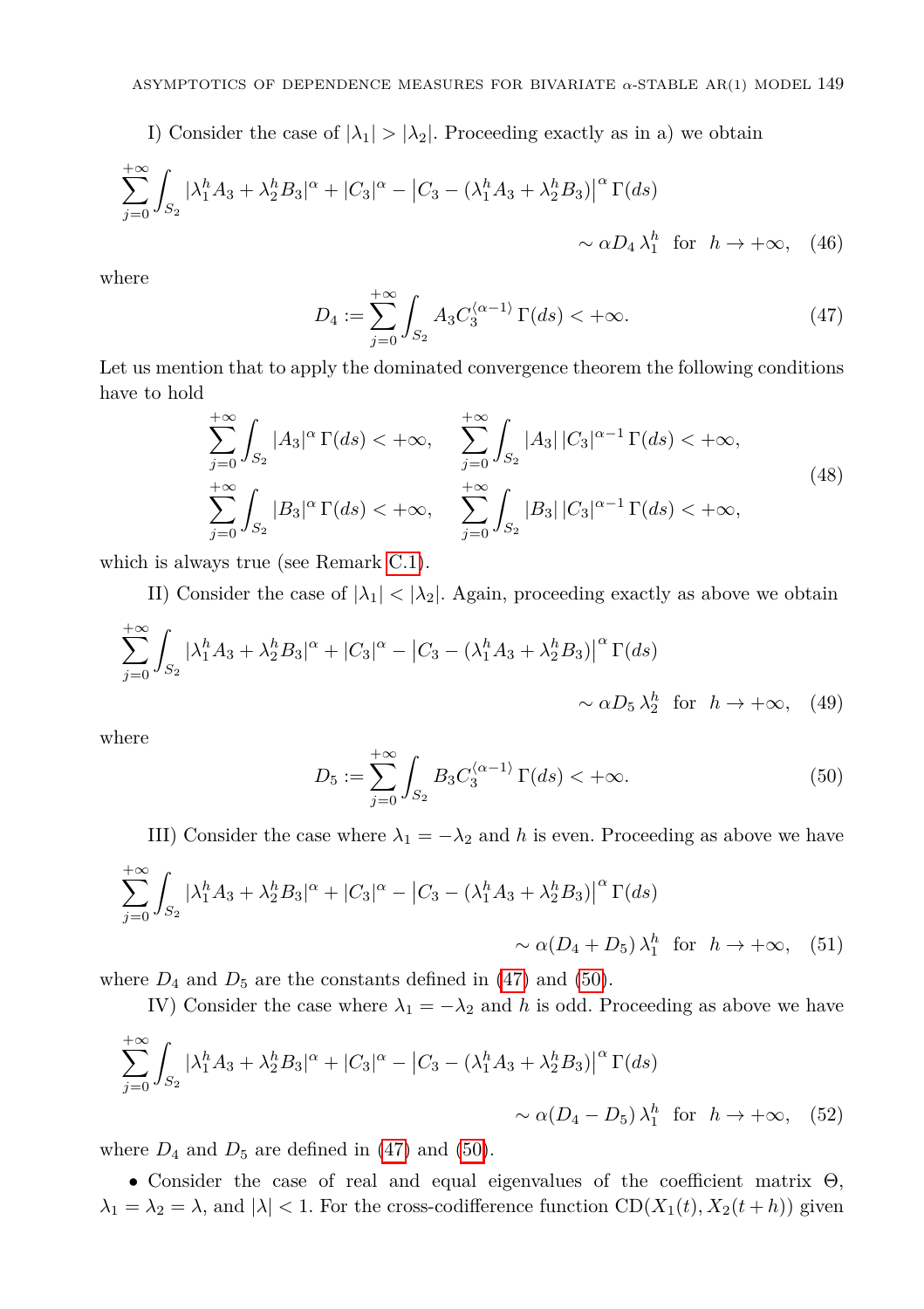in Lemma [3.3](#page-4-0) (see  $(14)$ ) we take the notation

<span id="page-17-2"></span>
$$
A_4(s_1, s_2, a_3, a_4, \lambda, j) = A_4 = j\lambda^{j-1}a_3s_1 + j\lambda^{j-1}a_4s_2 - j\lambda^j s_2 + \lambda^j s_2,
$$
  
\n
$$
B_4(s_1, s_2, a_1, a_2, \lambda, j) = B_4 = \lambda^{j-1}a_3s_1 + \lambda^{j-1}a_4s_2 - \lambda^j s_2,
$$
  
\n
$$
C_4(s_1, s_2, a_3, a_4, \lambda, j) = C_4 = j\lambda^{j-1}a_1s_1 - j\lambda^j s_1 + \lambda^j s_1 + j\lambda^{j-1}a_2s_2.
$$
\n
$$
(53)
$$

Referring to the above expressions as  $A_4$ ,  $B_4$  and  $C_4$  to simplify the notation, we can write the cross-codifference function  $CD(X_1(t), X_2(t + h))$  given in [\(14\)](#page-5-1) in the form

$$
CD(X_1(t), X_2(t + h))
$$
  
=  $\sum_{j=0}^{+\infty} \int_{S_2} (|\lambda^h A_4 + h \lambda^h B_4|^{\alpha} + |C_4|^{\alpha} - |C_4 - (\lambda^h A_4 + h \lambda^h B_4)|^{\alpha}) \Gamma(ds).$  (54)

Now, proceeding as in a) we obtain

$$
\sum_{j=0}^{+\infty} \int_{S_2} |\lambda^h A_4 + h \lambda^h B_4|^{\alpha} + |C_4|^{\alpha} - |C_4 - (\lambda^h A_4 + h \lambda^h B_4)|^{\alpha} \Gamma(ds)
$$
  

$$
\sim \alpha D_6 h \lambda^h \text{ for } h \to +\infty, \quad (55)
$$

<span id="page-17-0"></span>where

 $+ \infty$ 

$$
D_6 := \sum_{j=0}^{+\infty} \int_{S_2} B_4 C_4^{\langle \alpha - 1 \rangle} \Gamma(ds) < +\infty.
$$
 (56)

Similarly as above, to apply the dominated convergence theorem the following conditions have to hold

<span id="page-17-3"></span>
$$
\sum_{j=0}^{+\infty} \int_{S_2} |A_4|^\alpha \Gamma(ds) < +\infty, \quad \sum_{j=0}^{+\infty} \int_{S_2} |A_4| \, |C_4|^{\alpha-1} \Gamma(ds) < +\infty,
$$
  

$$
\sum_{j=0}^{+\infty} \int_{S_2} |B_4|^\alpha \Gamma(ds) < +\infty, \quad \sum_{j=0}^{+\infty} \int_{S_2} |B_4| \, |C_4|^{\alpha-1} \Gamma(ds) < +\infty,
$$
  
(57)

which is always satisfied (see Remark [C.1\)](#page-22-11).

#### **Appendix B: Proof of Lemma [4.2](#page-6-2)**

a) First, we examine the asymptotic behavior of  $CV(X_1(t), X_2(t - h))$  for  $h \to +\infty$ .

• Consider the case of two different real eigenvalues of the coefficient matrix Θ,  $\lambda_1 \neq \lambda_2$ , and  $|\lambda_1| < 1$ ,  $|\lambda_2| < 1$ . By using the notation introduced in [\(22\)](#page-9-1) the crosscovariation function  $CV(X_1(t), X_2(t - h))$  given in Lemma [3.4](#page-5-0) (see [\(15\)](#page-5-2)) can be written in the form

<span id="page-17-1"></span>
$$
CV(X_1(t), X_2(t - h)) = \lambda_1^h D_1 + \lambda_2^h D_2,
$$
\n(58)

where  $D_1$  and  $D_2$  are specified in [\(31\)](#page-12-0) and [\(33\)](#page-12-1), respectively. The formula given in [\(58\)](#page-17-1) directly leads to the expressions given in Lemma [4.2.](#page-6-2)

• Consider the case of the real and equal eigenvalues of the coefficient matrix  $\Theta$ ,  $\lambda_1 = \lambda_2 = \lambda$ , and  $|\lambda| < 1$ . By using the notation introduced in [\(36\)](#page-13-2) the cross-covariation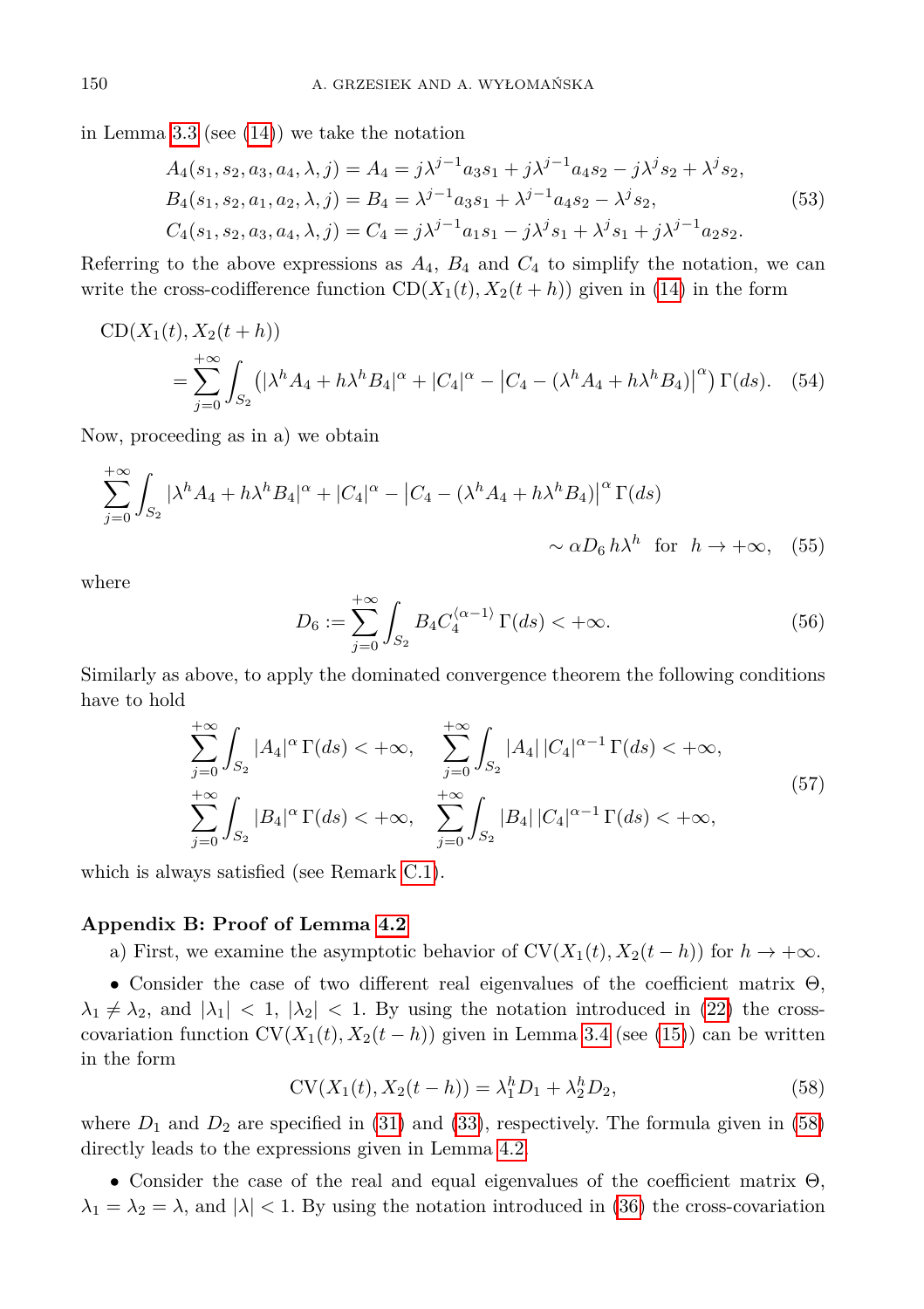function  $CV(X_1(t), X_2(t - h))$  given in Lemma [3.4](#page-5-0) (see [\(17\)](#page-5-3)) can be written in the following form

<span id="page-18-0"></span>
$$
CV(X_1(t), X_2(t - h)) = \lambda^h E_3 + h\lambda^h D_3,
$$
\n(59)

where  $D_3$  is given in [\(43\)](#page-15-0) and

$$
E_3 = \sum_{j=0}^{+\infty} \int_{S_2} A_2 C_2^{\langle \alpha - 1 \rangle} \Gamma(ds).
$$

Similarly to the previous case, the formula given in [\(59\)](#page-18-0) directly leads to the expression given in Lemma [4.2.](#page-6-2)

b) Now, we examine the asymptotic behavior of  $CV(X_1(t), X_2(t + h))$  for  $h \to +\infty$ .

• Let us consider the case of two different real eigenvalues of the coefficient matrix Θ,  $\lambda_1 \neq \lambda_2$ , and  $|\lambda_1| < 1$ ,  $|\lambda_2| < 1$ . Taking the notation introduced in [\(44\)](#page-15-1) the crosscovariation function  $CV(X_1(t), X_2(t + h))$  given in Lemma [3.4](#page-5-0) (see [\(16\)](#page-5-4)) can be written in the form

$$
CV(X_1(t), X_2(t+h)) = \sum_{j=0}^{+\infty} \int_{S_2} C_3 (A_3 \lambda_1^h + B_3 \lambda_2^h)^{\langle \alpha - 1 \rangle} \Gamma(ds). \tag{60}
$$

I) Let us consider the case of  $|\lambda_1| > |\lambda_2|$ . Now, similarly as in Lemma [4.1,](#page-6-1) we split the proof into two parts. Namely, we show that

i) 
$$
\lim_{h \to +\infty} \sum_{j=0}^{+\infty} \int_{S_2} \frac{C_3 (A_3 \lambda_1^h + B_3 \lambda_2^h)^{\langle \alpha - 1 \rangle}}{(\lambda_1^h)^{\langle \alpha - 1 \rangle}} \Gamma(ds)
$$

$$
= \sum_{j=0}^{+\infty} \lim_{h \to +\infty} \int_{S_2} \frac{C_3 (A_3 \lambda_1^h + B_3 \lambda_2^h)^{\langle \alpha - 1 \rangle}}{(\lambda_1^h)^{\langle \alpha - 1 \rangle}} \Gamma(ds), \quad (61)
$$

ii) 
$$
\lim_{h \to +\infty} \int_{S_2} \frac{C_3(A_3\lambda_1^h + B_3\lambda_2^h)^{\langle \alpha - 1 \rangle}}{(\lambda_1^h)^{\langle \alpha - 1 \rangle}} \Gamma(ds)
$$

$$
= \int_{S_2} \lim_{h \to +\infty} \frac{C_3(A_3\lambda_1^h + B_3\lambda_2^h)^{\langle \alpha - 1 \rangle}}{(\lambda_1^h)^{\langle \alpha - 1 \rangle}} \Gamma(ds). \quad (62)
$$

At first, let us focus on part i). According to the dominated convergence theorem, the equality given in  $(61)$  is true if the infinite sum over *j* converges uniformly. Let us notice that using the following inequality true for all  $n, m \in \mathbb{R}, 1 < \alpha < 2$ 

<span id="page-18-3"></span><span id="page-18-2"></span><span id="page-18-1"></span>
$$
|n+m|^{\alpha-1} \le |n|^{\alpha-1} + |m|^{\alpha-1} \tag{63}
$$

one can show that for all  $j \in \mathbb{N}$  we have

$$
\left| \int_{S_2} \frac{C_3(A_3\lambda_1^h + B_3\lambda_2^h)^{\langle \alpha - 1 \rangle}}{(\lambda_1^h)^{\langle \alpha - 1 \rangle}} \Gamma(ds) \right| \leq \int_{S_2} \left| \frac{C_3(A_3\lambda_1^h + B_3\lambda_2^h)^{\langle \alpha - 1 \rangle}}{(\lambda_1^h)^{\langle \alpha - 1 \rangle}} \right| \Gamma(ds)
$$
  
\n
$$
\leq \int_{S_2} \frac{|C_3| |A_3\lambda_1^h + B_3\lambda_2^h|^{\alpha - 1}}{|\lambda_1^h|^{\alpha - 1}} \Gamma(ds) = \int_{S_2} \frac{|C_3| |\lambda_1^h|^{\alpha - 1} |A_3 + B_3(\lambda_2/\lambda_1)^h|^{\alpha - 1}}{|\lambda_1^h|^{\alpha - 1}} \Gamma(ds)
$$
  
\n
$$
= \int_{S_2} |C_3| |A_3 + B_3(\lambda_2/\lambda_1)^h|^{\alpha - 1} \Gamma(ds)
$$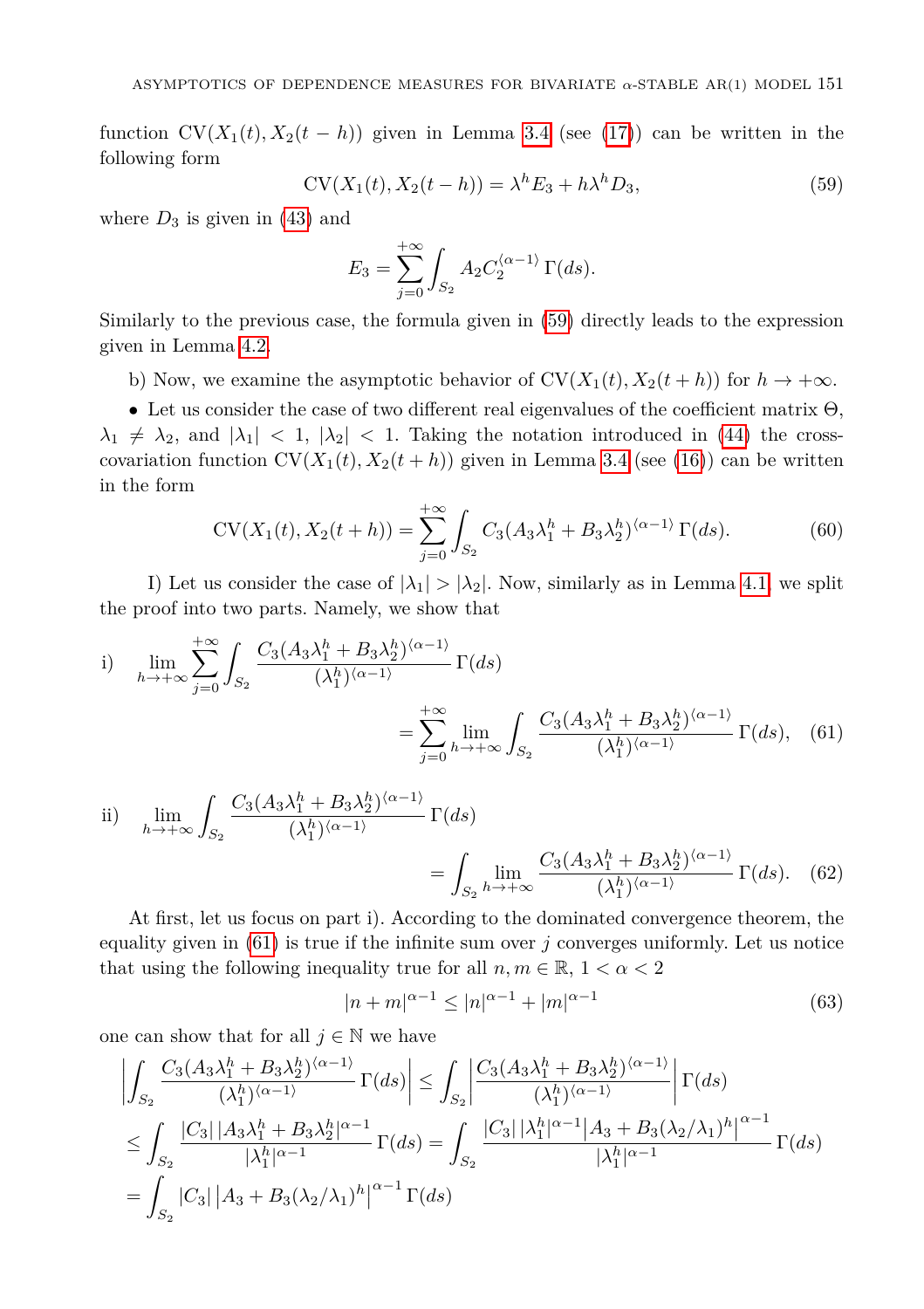$$
\leq \int_{S_2} |C_3| (|A_3|^{\alpha-1} + |B_3|^{\alpha-1} |(\lambda_2/\lambda_1)^h|^{\alpha-1}) \Gamma(ds)
$$
  

$$
\leq \int_{S_2} |C_3| |A_3|^{\alpha-1} \Gamma(ds) + \int_{S_2} |C_3| |B_3|^{\alpha-1} \Gamma(ds) = K_j
$$

and  $K_j$  is independent of h. Now, the infinite sum under the limit in [\(61\)](#page-18-1) converges uniformly if the infinite sum of  $M_j$  over  $j \in \mathbb{N}$  converges, which is equivalent to the following conditions

<span id="page-19-1"></span>
$$
\sum_{j=0}^{+\infty} \int_{S_2} |C_3| \, |A_3|^{\alpha-1} \, \Gamma(ds) < +\infty, \quad \sum_{j=0}^{+\infty} \int_{S_2} |C_3| \, |B_3|^{\alpha-1} \, \Gamma(ds) < +\infty,\tag{64}
$$

which are always satisfied (see Remark [C.1\)](#page-22-11) and thus the equality given in  $(61)$  is true. Let us focus on part ii). According to the dominated convergence theorem, the equality given in [\(62\)](#page-18-2) is satisfied if the integrand is dominated by an integrable function independent of *h*. Using the formula given in [\(63\)](#page-18-3) for a fixed  $\mathbf{s} = (s_1, s_2) \in S_2$  we obtain

$$
\begin{aligned} &\left|\frac{C_3(A_3\lambda_1^h + B_3\lambda_2^h)^{(\alpha-1)}}{(\lambda_1^h)^{(\alpha-1)}}\right| \le \frac{|C_3| \, |A_3\lambda_1^h + B_3\lambda_2^h|^{\alpha-1}}{|\lambda_1^h|^{\alpha-1}} \\ &= \frac{|C_3| \, |\lambda_1^h|^{\alpha-1} \big|A_3 + B_3(\lambda_2/\lambda_1)^h\big|^{\alpha-1}}{|\lambda_1^h|^{\alpha-1}} \le |C_3| \big(|A_3|^{\alpha-1} + |B_3|^{\alpha-1} \big|(\lambda_2/\lambda_1)^h\big|^{\alpha-1}\big) \\ &\le |C_3| \, |A_3|^{\alpha-1} + |C_3| \, |B_3|^{\alpha-1} \end{aligned}
$$

which is independent of h. Now, since the dominating function should be integrable we obtain the following conditions for all  $j \in \mathbb{N}$ 

$$
\int_{S_2} |C_3| \, |A_3|^{\alpha - 1} \, \Gamma(ds) < +\infty, \quad \int_{S_2} |C_3| \, |B_3|^{\alpha - 1} \, \Gamma(ds) < +\infty.
$$

Let us notice that the above conditions are satisfied since the conditions given in  $(64)$  hold. Now, we calculate the limit of the integrand given in [\(62\)](#page-18-2) for a fixed  $\mathbf{s} = (s_1, s_2) \in S_2$ , namely

$$
\lim_{h\to+\infty}\frac{C_3(A_3\lambda_1^h+B_3\lambda_2^h)^{\langle\alpha-1\rangle}}{(\lambda_1^h)^{\langle\alpha-1\rangle}}=\lim_{h\to+\infty}C_3\big(A_3+B_3(\lambda_2/\lambda_1)^h\big)^{\langle\alpha-1\rangle}=C_3A_3^{\langle\alpha-1\rangle}.
$$

Now, since the equalities presented in i) and ii) are true, we obtain

$$
\lim_{h \to +\infty} \sum_{j=0}^{+\infty} \int_{S_2} \frac{C_3(A_3 \lambda_1^h + B_3 \lambda_2^h)^{\langle \alpha - 1 \rangle}}{(\lambda_1^h)^{\langle \alpha - 1 \rangle}} \Gamma(ds) = D_7. \tag{65}
$$

which is equivalent to the fact that

$$
\sum_{j=0}^{+\infty} \int_{S_2} C_3 (A_3 \lambda_1^h + B_3 \lambda_2^h)^{\langle \alpha - 1 \rangle} \Gamma(ds) \sim D_7 (\lambda_1^h)^{\langle \alpha - 1 \rangle} \text{ for } h \to +\infty,
$$
 (66)

<span id="page-19-0"></span>where

$$
D_7 := \sum_{j=0}^{+\infty} \int_{S_2} C_3 A_3^{\langle \alpha - 1 \rangle} \Gamma(ds). \tag{67}
$$

Let us notice that the conditions given in [\(64\)](#page-19-1) guarantee that  $D_7 < +\infty$ .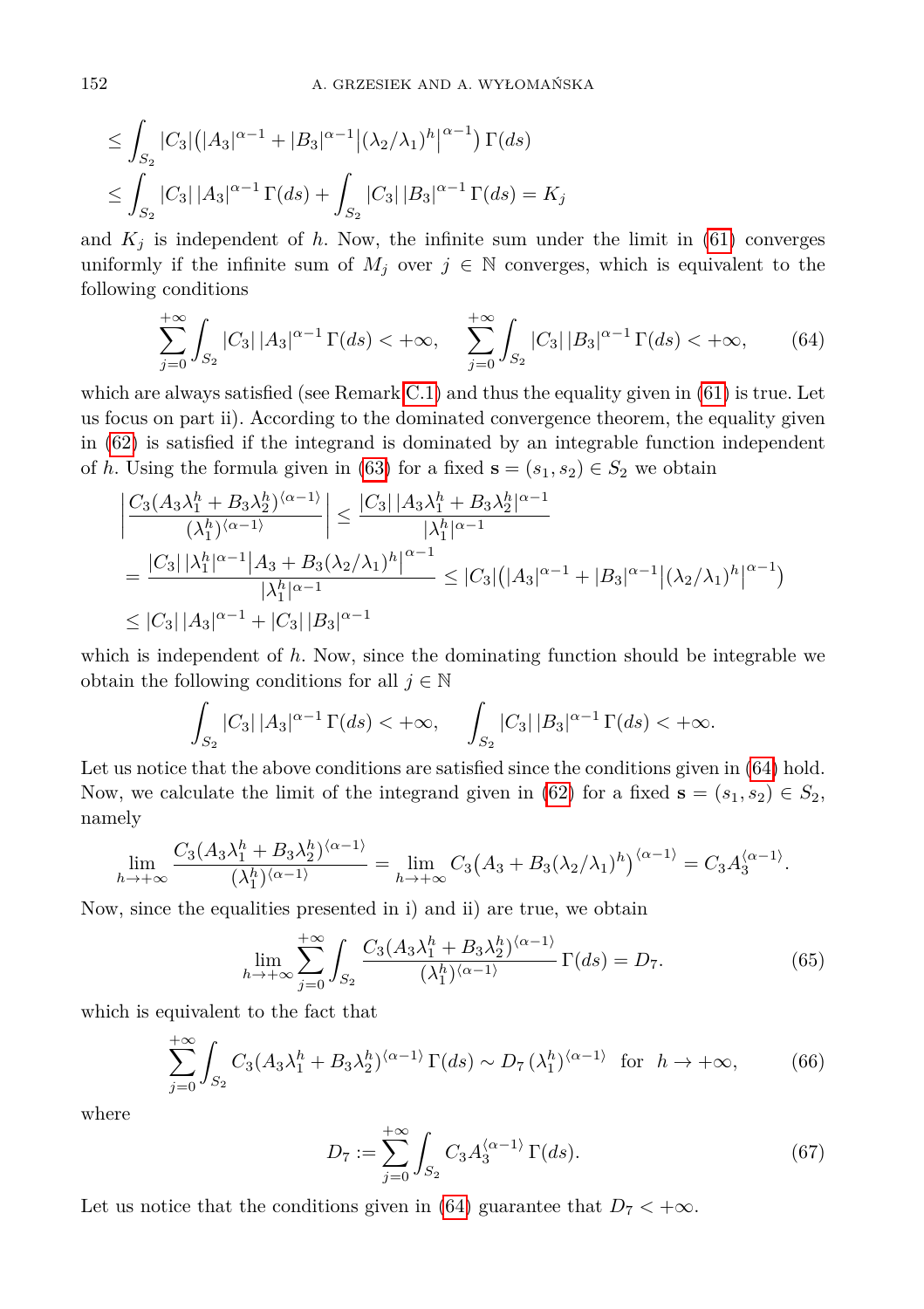II) Consider the case of  $|\lambda_1| < |\lambda_2|$ . Proceeding in the same way as above, we have

$$
\sum_{j=0}^{+\infty} \int_{S_2} C_3 (A_3 \lambda_1^h + B_3 \lambda_2^h)^{\langle \alpha - 1 \rangle} \Gamma(ds) \sim D_8 (\lambda_2^h)^{\langle \alpha - 1 \rangle} \text{ for } h \to +\infty,
$$
 (68)

<span id="page-20-0"></span>where

$$
D_8 := \sum_{j=0}^{+\infty} \int_{S_2} C_3 B_3^{\langle \alpha - 1 \rangle} \Gamma(ds) < +\infty.
$$
 (69)

III) Consider  $\lambda_1 = -\lambda_2$  and even *h*. In this case we obtain

$$
\sum_{j=0}^{+\infty} \int_{S_2} C_3 (A_3 \lambda_1^h + B_3 \lambda_2^h)^{\langle \alpha - 1 \rangle} \Gamma(ds) = D_{10} (\lambda_1^h)^{\langle \alpha - 1 \rangle},\tag{70}
$$

<span id="page-20-1"></span>where

$$
D_{10} = \sum_{j=0}^{+\infty} \int_{S_2} C_3 (A_3 + B_3)^{\langle \alpha - 1 \rangle} \Gamma(ds) < +\infty.
$$
 (71)

IV) Consider  $\lambda_1 = -\lambda_2$  and odd *h*. Similarly to the previous case, we have

$$
\sum_{j=0}^{+\infty} \int_{S_2} C_3 (A_3 \lambda_1^h + B_3 \lambda_2^h)^{\langle \alpha - 1 \rangle} \Gamma(ds) = D_{11} (\lambda_1^h)^{\langle \alpha - 1 \rangle},\tag{72}
$$

<span id="page-20-2"></span>where

<span id="page-20-3"></span>
$$
D_{11} = \sum_{j=0}^{+\infty} \int_{S_2} C_3 (A_3 - B_3)^{\langle \alpha - 1 \rangle} \Gamma(ds). \tag{73}
$$

• Consider the case of the real and equal eigenvalues of the coefficient matrix Θ,  $\lambda_1 = \lambda_2 = \lambda$ , and  $|\lambda| < 1$ . Using the notation introduced in [\(53\)](#page-17-2) the cross-covariation function  $CV(X_1(t), X_2(t + h))$  given in Lemma [3.4](#page-5-0) (see [\(18\)](#page-5-5)) can be expressed as follows

<span id="page-20-4"></span>
$$
CV(X_1(t), X_2(t+h)) = \sum_{j=0}^{+\infty} \int_{S_2} C_4 (A_4 \lambda^h + B_4 h \lambda^h)^{\langle \alpha - 1 \rangle} \Gamma(ds). \tag{74}
$$

Now, similarly to the previous case we split the proof into two parts, namely we show that

i) 
$$
\lim_{h \to +\infty} \sum_{j=0}^{+\infty} \int_{S_2} \frac{C_4 (A_4 \lambda^h + B_4 h \lambda^h)^{\langle \alpha - 1 \rangle}}{(h \lambda^h)^{\langle \alpha - 1 \rangle}} \Gamma(ds)
$$

$$
= \sum_{j=0}^{+\infty} \lim_{h \to +\infty} \int_{S_2} \frac{C_4 (A_4 \lambda^h + B_4 h \lambda^h)^{\langle \alpha - 1 \rangle}}{(h \lambda^h)^{\langle \alpha - 1 \rangle}} \Gamma(ds), \quad (75)
$$

ii) 
$$
\lim_{h \to +\infty} \int_{S_2} \frac{C_4 (A_4 \lambda^h + B_4 h \lambda^h)^{\langle \alpha - 1 \rangle}}{(h \lambda^h)^{\langle \alpha - 1 \rangle}} \Gamma(ds)
$$

$$
= \int_{S_2} \lim_{h \to +\infty} \frac{C_4 (A_4 \lambda^h + B_4 h \lambda^h)^{\langle \alpha - 1 \rangle}}{(h \lambda^h)^{\langle \alpha - 1 \rangle}} \Gamma(ds). \quad (76)
$$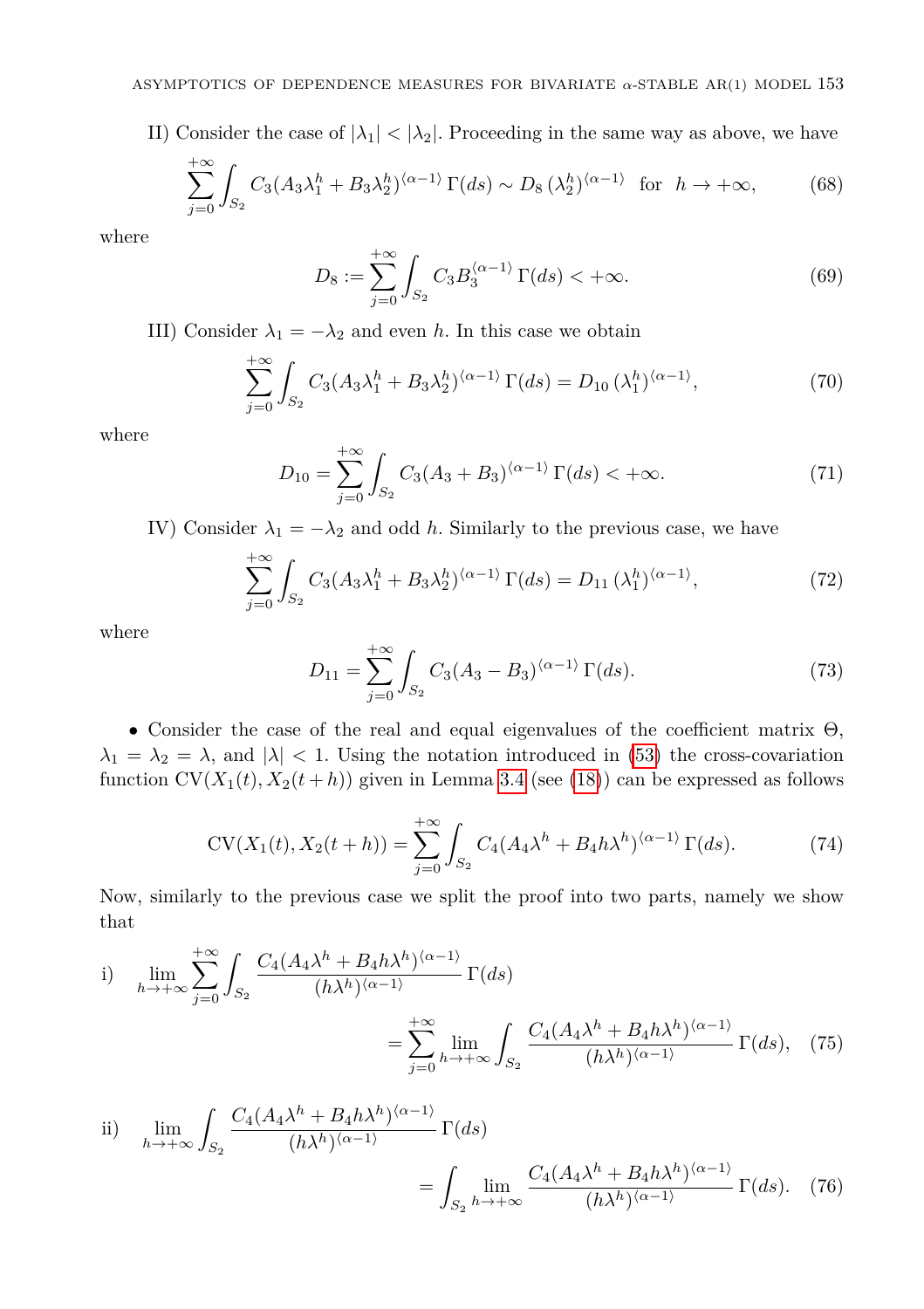Now, according to the dominated convergence theorem, the equality corresponding to the part i), given in [\(75\)](#page-20-3), is satisfied if the infinite sum over  $j \in \mathbb{N}$  converges uniformly. Using inequality [\(63\)](#page-18-3) one can show that for all  $j \in \mathbb{N}$ 

$$
\left| \int_{S_2} \frac{C_4 (A_4 \lambda^h + B_4 h \lambda^h)^{\langle \alpha - 1 \rangle}}{(h \lambda^h)^{\langle \alpha - 1 \rangle}} \Gamma(ds) \right| \leq \int_{S_2} \left| \frac{C_4 (A_4 \lambda^h + B_4 h \lambda^h)^{\langle \alpha - 1 \rangle}}{(h \lambda^h)^{\langle \alpha - 1 \rangle}} \right| \Gamma(ds)
$$
  
\n
$$
\leq \int_{S_2} \frac{|C_4||A_4 \lambda^h + B_4 h \lambda^h|^{\alpha - 1}}{|h \lambda^h|^{\alpha - 1}} \Gamma(ds) = \int_{S_2} \frac{|C_4||h \lambda^h|^{\alpha - 1}|A_4/h + B_4|^{\alpha - 1}}{|h \lambda^h|^{\alpha - 1}} \Gamma(ds)
$$
  
\n
$$
= \int_{S_2} |C_4||A_4/h + B_4|^{\alpha - 1} \Gamma(ds) \leq \int_{S_2} |C_4| (|A_4/h|^{\alpha - 1} + |B_4|^{\alpha - 1}) \Gamma(ds)
$$
  
\n
$$
\leq \int_{S_2} |C_4||A_4|^{\alpha - 1} \Gamma(ds) + \int_{S_2} |C_4||B_4|^{\alpha - 1} \Gamma(ds) = L_j
$$

and  $L_j$  is independent of h. Therefore, the infinite sum under the limit in  $(75)$  converges uniformly if the infinite sum of  $L_j$  over  $j \in \mathbb{N}$  converges, which is equivalent to the following conditions

<span id="page-21-0"></span>
$$
\sum_{j=0}^{+\infty} \int_{S_2} |C_4| \, |A_4|^{\alpha-1} \, \Gamma(ds) < +\infty, \quad \sum_{j=0}^{+\infty} \int_{S_2} |C_4| \, |B_4|^{\alpha-1} \, \Gamma(ds) < +\infty,\tag{77}
$$

which are always satisfied (see Remark [C.1\)](#page-22-11). Now, since the equality given in  $(75)$  is true, we consider part ii). Similarly, according to the dominated convergence theorem, the equality given in [\(76\)](#page-20-4) is satisfied if the integrand is dominated by an integrable function independent of *h*. Again, by using the formula given in [\(63\)](#page-18-3) for a fixed  $\mathbf{s} = (s_1, s_2) \in S_2$ we have

$$
\left| \frac{C_4(A_4\lambda^h + B_4h\lambda^h)^{\langle \alpha - 1 \rangle}}{(h\lambda^h)^{\langle \alpha - 1 \rangle}} \right| \le \frac{|C_4||A_4\lambda^h + B_4h\lambda^h|^{\alpha - 1}}{|h\lambda^h|^{\alpha - 1}}
$$
  
= 
$$
\frac{|C_4||h\lambda^h|^{\alpha - 1}|A_4/h + B_4|^{\alpha - 1}}{|h\lambda^h|^{\alpha - 1}} \le |C_4|(|A_4/h|^{\alpha - 1} + |B_4|^{\alpha - 1})
$$
  
\$\le |C\_4||A\_4|^{\alpha - 1} + |C\_4||B\_4|^{\alpha - 1},

which is independent of *h*. Now, the fact that the dominating function should be integrable leads to the following conditions for all  $j \in \mathbb{N}$ 

$$
\int_{S_2} |C_4| \, |A_4|^{\alpha - 1} \, \Gamma(ds) < +\infty, \quad \int_{S_2} |C_4| \, |B_4|^{\alpha - 1} \, \Gamma(ds) < +\infty,
$$

which are satisfied since conditions [\(77\)](#page-21-0) hold. Now, we calculate the limit of the integrand given in [\(76\)](#page-20-4) for a fixed  $\mathbf{s} = (s_1, s_2) \in S_2$ , namely

$$
\lim_{h\to+\infty}\frac{C_4(A_4\lambda^h + B_4h\lambda^h)^{\langle\alpha-1\rangle}}{(h\lambda^h)^{\langle\alpha-1\rangle}} = \lim_{h\to+\infty}C_4(A_4/h + B_4)^{\langle\alpha-1\rangle} = C_4B_4^{\langle\alpha-1\rangle}.
$$

Finally, since the equalities presented in i) and ii) are true, we have

$$
\lim_{h \to +\infty} \sum_{j=0}^{+\infty} \int_{S_2} \frac{C_4 (A_4 \lambda^h + B_4 h \lambda^h)^{\langle \alpha - 1 \rangle}}{(h \lambda^h)^{\langle \alpha - 1 \rangle}} \Gamma(ds) = D_9,\tag{78}
$$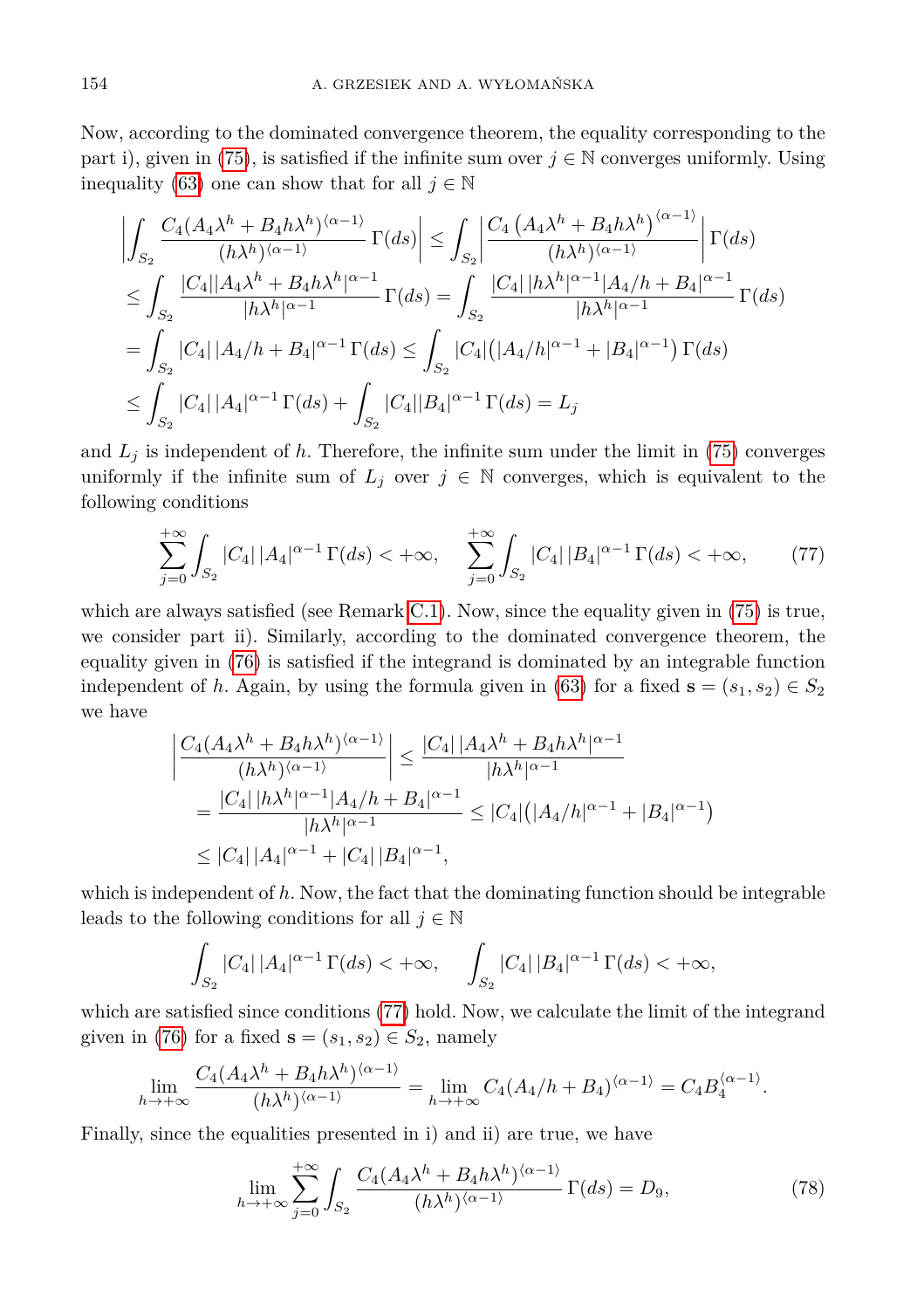which is equivalent to the fact that

$$
\sum_{j=0}^{+\infty} \int_{S_2} C_4 (A_4 \lambda^h + B_4 h \lambda^h)^{\langle \alpha - 1 \rangle} \Gamma(ds) \sim D_9 \left( h \lambda^h \right)^{\langle \alpha - 1 \rangle} \text{ for } h \to +\infty,
$$
 (79)

<span id="page-22-10"></span>where

$$
D_9 := \sum_{j=0}^{+\infty} \int_{S_2} C_4 B_4^{\langle \alpha - 1 \rangle} \Gamma(ds). \tag{80}
$$

Let us notice that conditions [\(77\)](#page-21-0) guarantee that  $D_9 < +\infty$ .

## **Appendix C**

<span id="page-22-11"></span>REMARK C.1. Let us notice that since the moduli of  $A_i, B_i, C_i$  for  $i = 1, 2, 3, 4$  can be bounded above either by  $M \max(|\lambda_1|, |\lambda_2|)^j$  or by  $M \max j(|\lambda_1|, |\lambda_2|)^j$ , where the constant *M* is independent of *j* and  $\max(|\lambda_1|, |\lambda_2|) < 1$ , and since the spectral measure is finite, i.e.  $\Gamma(S_2) < +\infty$ , all conditions given in the proofs of Lemmas [4.1](#page-6-1) and [4.2,](#page-6-2) see [\(27\)](#page-11-0), [\(48\)](#page-16-2), [\(64\)](#page-19-1), [\(40\)](#page-14-0), [\(57\)](#page-17-3) and [\(77\)](#page-21-0), are satisfied for any spectral measure  $\Gamma(\cdot)$ .

**Acknowledgments.** We would like to acknowledge the support of the National Center of Science Opus Grant No. 2016/21/B/ST1/00929 *Anomalous diffusion processes and their applications in real data modelling*.

## **References**

- <span id="page-22-3"></span>[\[1\]](http://dx.doi.org/10.1029/98WR01449) P. L. Anderson, M. M. Meerschaert, *Modeling river flows with heavy tails*, Water Resources Research 34 (1998), 2271–2280.
- <span id="page-22-0"></span>[\[2\]](http://dx.doi.org/10.1371/journal.pone.0145604) K. Burnecki, A. Wyłomańska, A. Chechkin, *Discriminating between light- and heavy-tailed distributions with limit theorem*, PLOS ONE 10 (2015), art. e0145604.
- <span id="page-22-4"></span>[\[3\]](http://dx.doi.org/10.1080/09603100701735961) K. C. Butler, K. Okada, *The relative contribution of conditional mean and volatility in bivariate returns to international stock market indices*, Applied Financial Economics 19  $(2009), 1-15.$
- <span id="page-22-6"></span>[\[4\]](http://dx.doi.org/10.1109/TIE.2016.2521347) Z. Chen, X. Geng, F. Yin, *A harmonic suppression method based on fractional lower order statistics for power system*, IEEE Trans. Industrial Electronics 63 (2016), 3745–3755.
- <span id="page-22-7"></span>[\[5\]](http://dx.doi.org/10.1016/j.jmva.2016.09.013) J. Damarackas, V. Paulauskas, *Spectral covariance and limit theorems for random fields with infinite variance*, J. Multivariate Anal. 153 (2016), 156–175.
- <span id="page-22-5"></span>[\[6\]](http://dx.doi.org/10.1016/S0167-7152(01)00041-4) C. M. Gallagher, *A method for fitting stable autoregressive models using the autocovariation function*, Statist. Probab. Lett. 53 (2001), 381–390.
- <span id="page-22-1"></span>[\[7\]](http://dx.doi.org/10.1007/s10687-010-0100-z) L. Gardes, S. Girard, *Conditional extremes from heavy-tailed distributions: an application to the estimation of extreme rainfall return levels*, Extremes 13 (2010), 177–204.
- <span id="page-22-2"></span>[\[8\]](http://dx.doi.org/10.1111/1467-9965.00141) P. Glasserman, Ph. Heidelberger, P. Shahabuddin, *Portfolio value-at-risk with heavy-tailed risk factors*, Math. Finance 12 (2002), 239–269.
- <span id="page-22-9"></span>[\[9\]](http://dx.doi.org/10.1080/03610918.2019.1670840) A. Grzesiek, M. Teuerle, A. Wyłomańska, *Cross-codifference for bidimensional* VAR(1) *time series with infinite variance*, Comm. Statist. Simulation Comput., online (October 2019), DOI: 10.1080/03610918.2019.1670840.
- <span id="page-22-8"></span>[\[10\]](http://dx.doi.org/10.1111/jtsa.12517) A. Grzesiek, G. Sikora, M. Teuerle, A. Wyłomańska, *Spatio-temporal dependence measures for bivariate* AR(1) *models with α-stable noise*, J. Time Series Anal. 41 (2020), 454–475.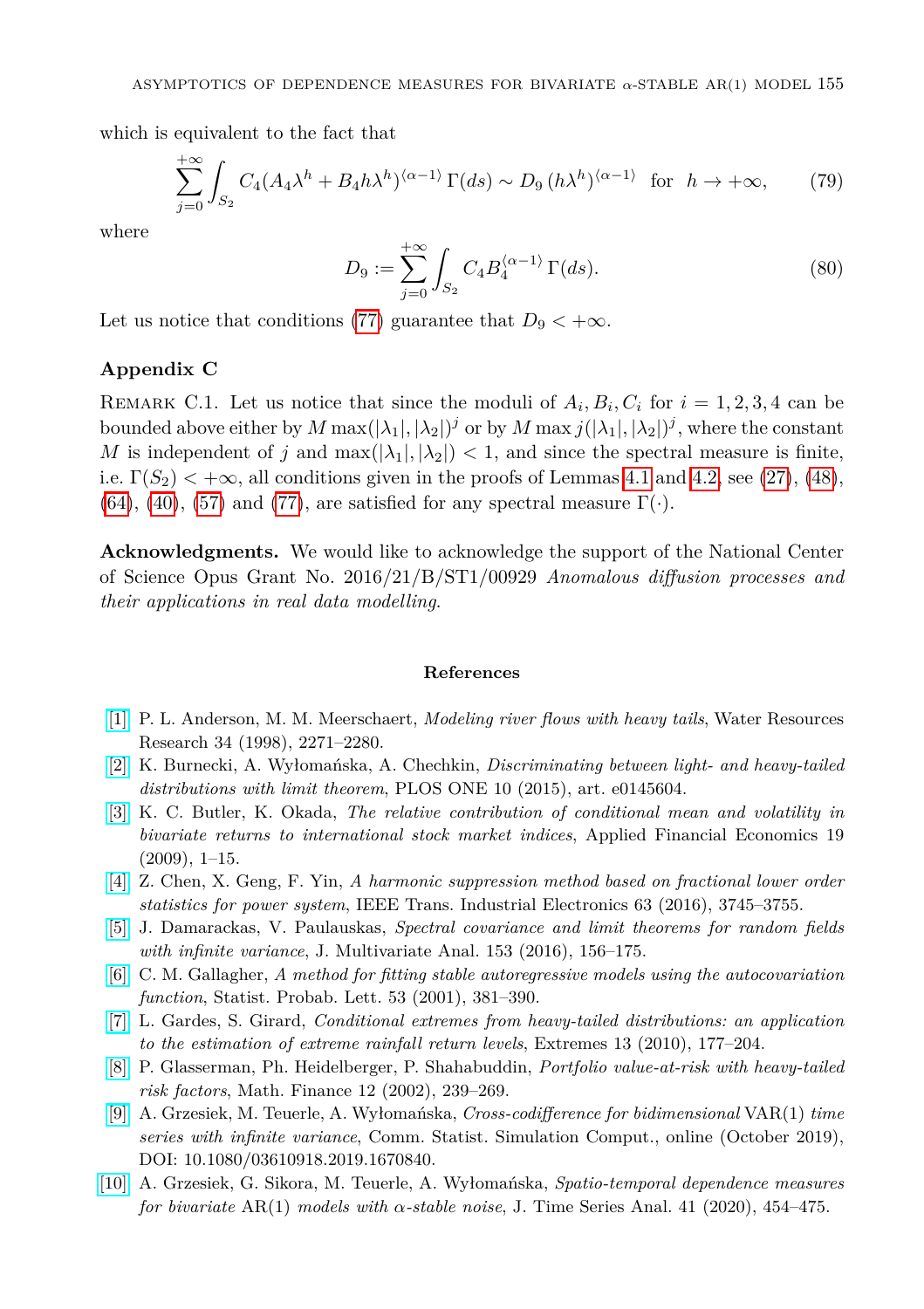- <span id="page-23-12"></span>[\[11\]](http://dx.doi.org/10.1016/j.physa.2017.05.080) M. Jabłońska-Sabuka, M. Teuerle, A. Wyłomańska, *Bivariate sub-Gaussian model for stock index returns*, Phys. A 486 (2017), 628–637.
- <span id="page-23-13"></span>[\[12\]](http://dx.doi.org/10.1016/S0895-7177(99)00094-1) T. J. Kozubowski, A. K. Panorska, *Multivariate geometric stable distributions in financial applications*, Math. Comput. Modelling 29 (1999), 83–92.
- <span id="page-23-8"></span>[13] T. J. Kozubowski, A. K. Panorska, S. T. Rachev, *Statistical issues in modeling multivariate stable portfolios*, in: Handbook of Heavy Tailed Distributions in Finance, Handbooks in Finance 1, North-Holland, Amsterdam, 2003, 131–167.
- <span id="page-23-2"></span>[\[14\]](http://dx.doi.org/10.1007/s00704-009-0190-1) J. Kyselý, *Coverage probability of bootstrap confidence intervals in heavy-tailed frequency models, with application to precipitation data*, Theoret. Appl. Climatology 101 (2010), 345– 361.
- <span id="page-23-9"></span>[\[15\]](http://dx.doi.org/10.1016/0047-259X(92)90037-G) K.-S. Lii, M. Rosenblatt, *An approximate maximum likelihood estimation for non-Gaussian non-minimum phase moving average processes*, J. Multivariate Anal. 43 (1992), 272–299.
- <span id="page-23-16"></span>[\[16\]](http://dx.doi.org/10.1109/78.542175) X. Ma, C. L. Nikias, *Joint estimation of time delay and frequency delay in impulsive noise using fractional lower order statistics*, IEEE Trans. Signal Processing 44 (1996), 2669–2687.
- <span id="page-23-20"></span>[\[17\]](http://dx.doi.org/10.1214/EJP.v8-168) M. Maejima, K. Yamamoto, *Long-memory stable Ornstein–Uhlenbeck processes*, Electron. J. Probab. 8 (2003), paper no. 19.
- <span id="page-23-7"></span>[18] S. Mittnik, S. T. Rachev, *Alternative multivariate stable distributions and their applications to financial modeling*, in: Stable Processes and Related Topics, Progr. Probab. 25, Birkhäuser, Boston, 1991, 107–119.
- <span id="page-23-0"></span>[19] S. Mittnik, S. T. Rachev, *Stable Paretian Models in Finance*, Wiley, New York, 2000.
- <span id="page-23-4"></span>[\[20\]](http://dx.doi.org/10.1080/15326349708807447) J. P. Nolan, A. K. Panorska, *Data analysis for heavy tailed multivariate samples*, Comm. Statist. Stochastic Models 13 (1997), 687–702.
- <span id="page-23-18"></span>[\[21\]](http://dx.doi.org/10.1080/15326349708807446) J. Nowicka, *Asymptotic behavior of the covariation and the codifference for ARMA models with stable innovations*, Comm. Statist. Stochastic Models 13 (1997), 673–685.
- <span id="page-23-11"></span>[22] J. Nowicka, A. Weron, *Measures of dependence for ARMA models with stable innovations*, Ann. Univ. Mariae Curie-Skłodowska Sect. A 51 (1997), 133–144.
- <span id="page-23-17"></span>[23] J. Nowicka-Zagrajek, A. Wyłomańska, *The dependence structure for PARMA models with α-stable innovations*, Acta Phys. Polon. B 37 (2006), 3071–3081.
- <span id="page-23-10"></span>[\[24\]](http://dx.doi.org/10.1080/15326340701826906) J. Nowicka-Zagrajek, A. Wyłomańska, *Measures of dependence for stable* AR(1) *models with time-varying coefficients*, Stoch. Models 24 (2008), 58–70.
- <span id="page-23-1"></span>[\[25\]](http://dx.doi.org/10.5506/APhysPolB.44.1123) J. Obuchowski, A. Wyłomańska, *The Ornstein–Uhlenbeck process with non-Gaussian structure*, Acta Phys. Polon. B 44 (2013), 1123–1136.
- <span id="page-23-6"></span>[\[26\]](http://dx.doi.org/10.1016/0047-259X(72)90038-3) S. J. Press, *Multivariate stable distributions*, J. Multivariate Anal. 2 (1972), 444–462.
- <span id="page-23-15"></span>[\[27\]](http://dx.doi.org/10.1016/j.csda.2009.07.009) D. Rosadi, *Testing for independence in heavy-tailed time series using the codifference function*, Comput. Statist. Data Anal. 53 (2009), 4516–4529.
- <span id="page-23-19"></span>[\[28\]](http://dx.doi.org/10.1063/1.4958544) D. Rosadi, *Measuring dependence of random variables with finite and infinite variance using the codifference and the generalized codifference function*, in: Advances of Science and Technology for Society, AIP Conference Proceedings 1755, Publ. Amer. Inst. Physics, Melville, NY, 2016, art. 120004.
- <span id="page-23-14"></span>[\[29\]](http://dx.doi.org/10.1007/s00184-009-0285-9) D. Rosadi, M. Deistler, *Estimating the codifference function of linear time series models with infinite variance*, Metrika 73 (2011), 395–429.
- <span id="page-23-3"></span>[\[30\]](http://dx.doi.org/10.1103/PhysRevE.70.046123) A. Saichev, D. Sornette, *Anomalous power law distribution of total lifetimes of branching processes: Application to earthquake aftershock sequences*, Phys. Rev. E 70 (2004), art. 046123.
- <span id="page-23-5"></span>[31] G. Samorodnitsky, M. S. Taqqu, *Stable Non-Gaussian Random Processes: Stochastic Models with Infinite Variance*, Chapman & Hall, New York, 1994.